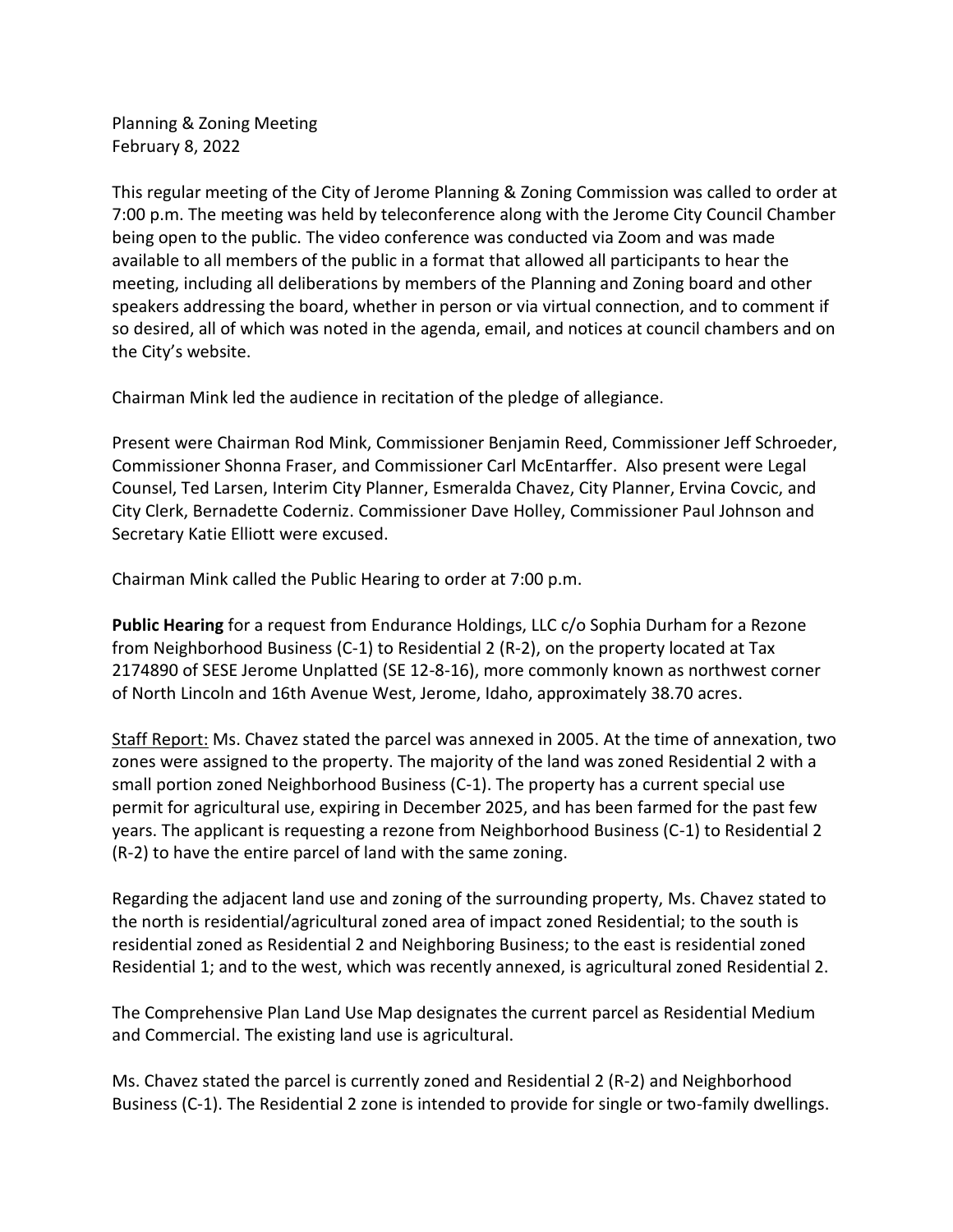The minimum lot size for this zone is 5,000 sq. ft. The Neighborhood Business zone is intended to allow convenience business uses which tend to meet the daily needs of the immediate neighborhood. There is no minimum lot size for the C-1 zone.

The proposed zone of Residential 2 (R-2), is a more restrictive zone and allows for single and two-family dwellings. Depending on the zone, all land use regulations as detailed in Title 17 of the JMC will apply to the property, including but not limited to setbacks, building height restrictions, sign restrictions, and use restrictions.

As required by 17.80.040, GENERAL PROCEDURES FOR AMENDMENTS, the application for a rezone shall be reviewed by the Commission to determine if the request: Is in accordance with the Comprehensive Plan; Will not create a demand for public infrastructure that is not currently available; including municipal sewer and water services; Is compatible with the zoning uses in the surrounding areas; and No non-conforming uses will be created.

As pertains to the City of Jerome's Comprehensive Land Use Plan, the request is in accordance with the following chapters: Chapter 13, "Neighborhoods", Objective 2, "Provide for areas of different residential densities and uses"; Chapter 13, "Housing," Objective 3, which the encouragement and "the development of various housing types to meet the needs of the citizens of Jerome."; and Comprehensive Plan, Chapter 13, Policy 6 which is to "Promote a wide range of housing types and housing diversity to meet the needs of Jerome's diverse population." The application notes this rezone will allow the property to be developed in a more harmonious nature to the surrounding land holdings of other adjacent properties; be consistent with neighboring uses in regards to noise and pollution generation; and retain families in Jerome where they can live, work and play.

Regarding the demand for public infrastructure that is not currently available, Ms. Chavez stated the parcel has access to city services, including water and sewer. The infrastructure for both water and sewer is located at the intersection of North Lincoln and 16th Avenue. The developer will be responsible for the extension of services to serve the property.

Regarding the compatibility with the zoning uses in the surrounding areas, Ms. Chavez stated this area is bordered by residential uses to the north, south, and east. The parcel to the west was recently annexed and zoned Residential 2. It appears the proposed zone request to Residential 2, would be compatible with the surrounding area.

Regarding the creation of non-conforming uses, Ms. Chavez stated the parcel is currently being used for agricultural land. No non-conforming uses would be created by this rezone.

Title 16 had no bearing on this request.

Ms. Chavez stated she sent the application out to city staff and there were no concerns at this time.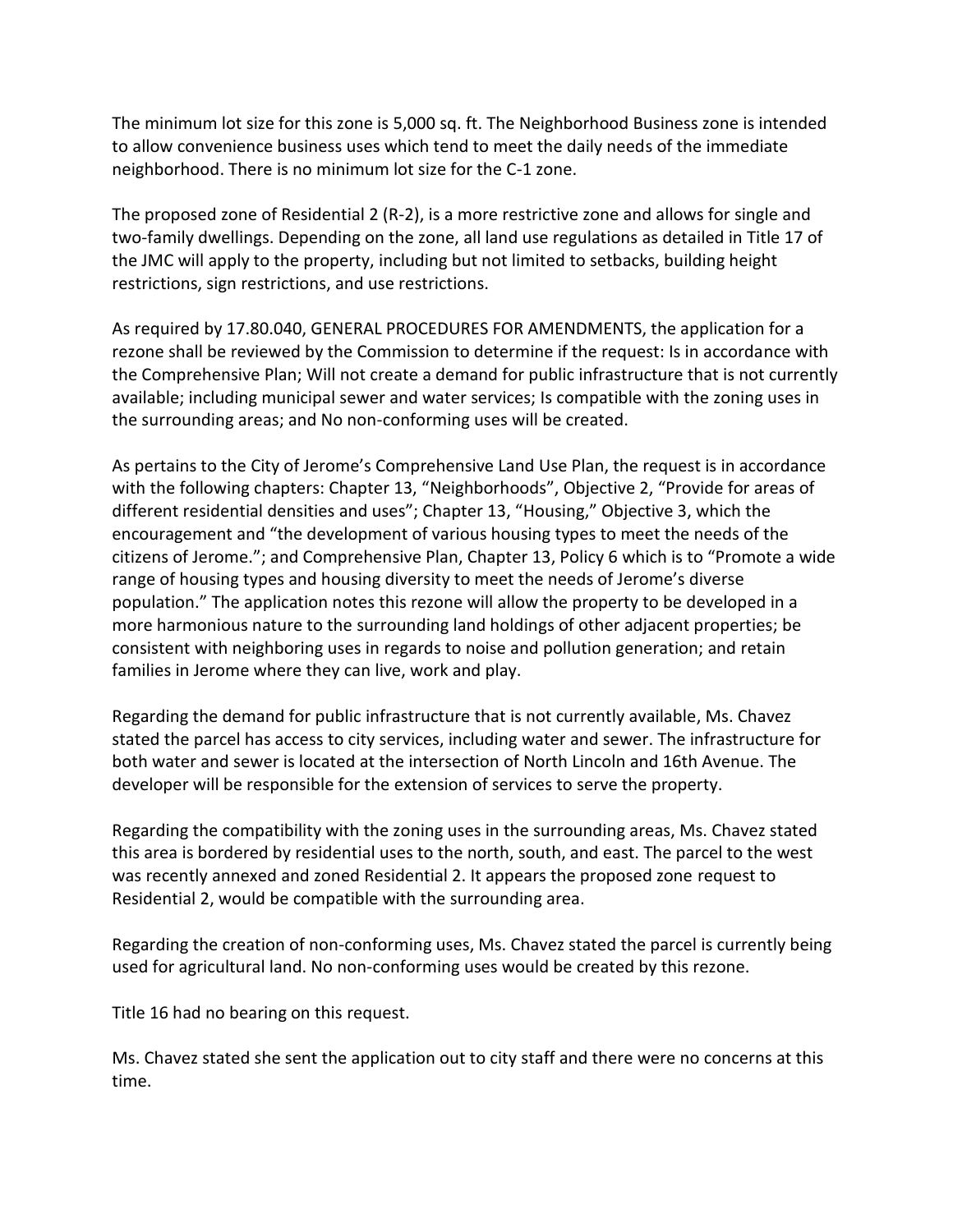Chairman Mink stated when the property was annexed, the application requested the two zones. Ms. Chavez confirmed it was deliberate but stated current code does not allow two zones on one property.

Applicant Testimony: Tim Vawser, representing EHM Engineering, 711 Birch, Kimberly, testified they knew there were two zones on the property. As they looked through Jerome city ordinances and considered all of the uses regarding the zoning, the client's interest is in singlefamily housing. They knew they could apply for a Special Use Permit (SUP) or rezone, then decided they would have a cleaner project if the entire parcel is zoned R-2. If approved this evening and city council they would return with preliminary plats.

Testimony in Favor: Ms. Coderniz read the following onto the record:

Rod and Gina Jerke 105 Mountain View Drive, Jerome, Idaho

Support the application. No other comment was provided.

Testimony in Neutral: None

Testimony in Opposition: Ms. Coderniz read the following onto the record:

Kelly L Wilkins 326 15<sup>th</sup> Avenue West, Jerome, Idaho

Oppose the application I oppose putting multi-family homes on this property. It will decrease the value of our home. It will also double the amount of traffic compared to single family dwellings.

Paul Douglas Daniel 102 Mountain View Drive, Jerome, Idaho

Oppose the application

I am assuming the property in question is that which was platted when the subdivision was laid out. When the developer began selling they told buyers they were going to build a park. All these years later and still no park. I oppose this change and feel a park should be built instead, using the property. I think a park would be a draw to future buyers of property.

Rebuttal Testimony: Mr. Vawser stated there are no plan for multi-family dwellings, and he said he does not believe it was platted for any other development besides farming. He stated the opposition may be referring to a different parcel. He continued that open spaces will be on the property, and the plan is for a single-family development. Chairman Mink stated duplexes would be allowed in the R-2 zone. Commissioner McEntarffer stated the property was once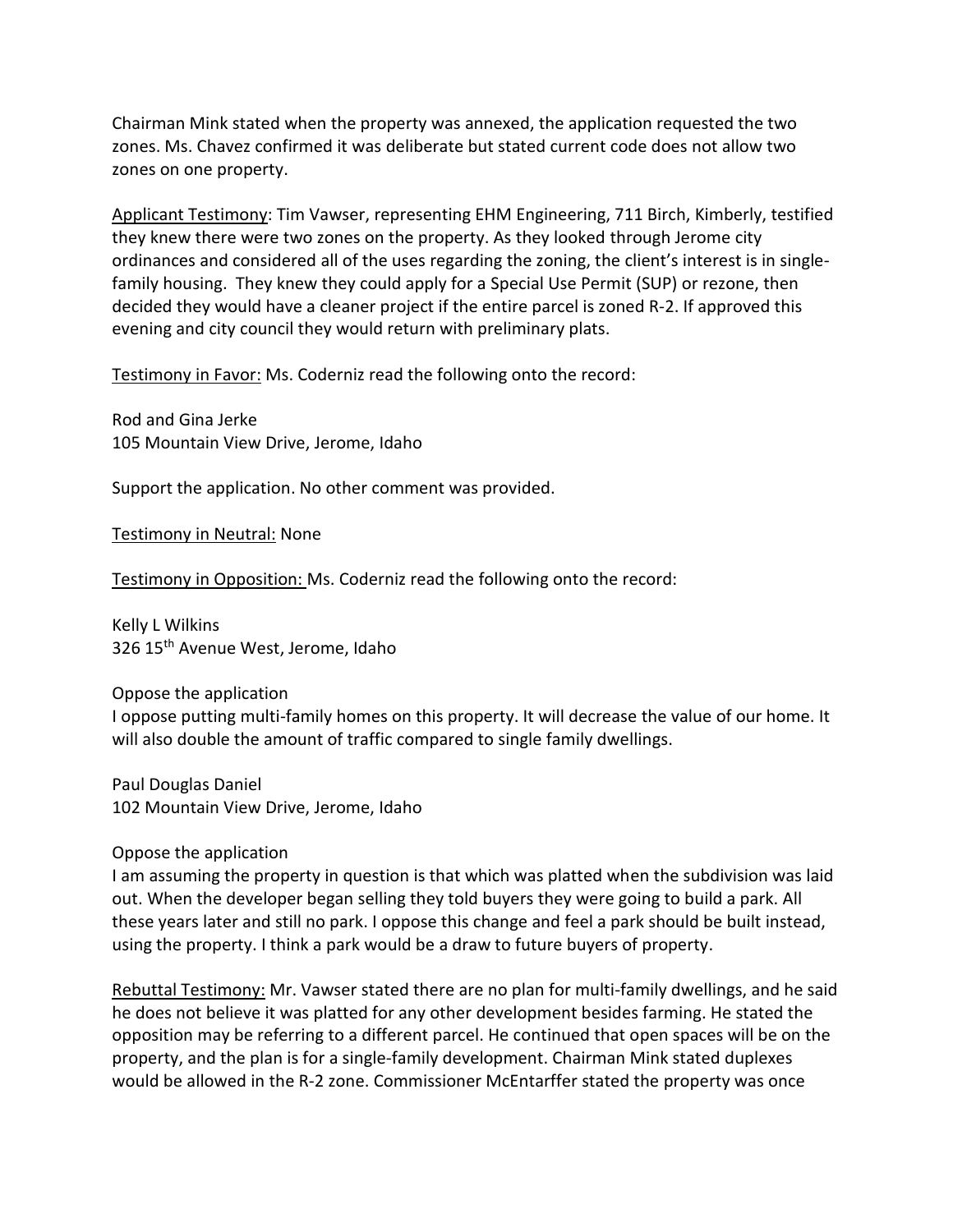owned by the same family that started Jerome Estates, and when the market crashed the property was sold.

There being no further testimony, Chairman Mink closed the Public Hearing at 7:13 p.m.

**Consider** a request from Endurance Holdings, LLC c/o Sophia Durham for a Rezone from Neighborhood Business (C-1) to Residential 2 (R-2), on the property located at Tax 2174890 of SESE Jerome Unplatted (SE 12-8-16), more commonly known as northwest corner of North Lincoln and 16th Avenue West, Jerome, Idaho, approximately 38.70 acres- action item

Commissioner McEntarffer inquired about the zoning, and if ownership changed, would the new owner require a Special Use Permit (SUP) for farming. Ms. Chavez stated if a new owner did want to continue farming, they would need to apply for a new SUP.

Commissioner McEntarffer made a motion to recommend to City Council the request from Endurance Holdings, LLC c/o Sophia Durham for a Rezone from Neighborhood Business (C-1) to Residential 2 (R-2), on the property located at Tax 2174890 of SESE Jerome Unplatted (SE 12-8- 16), more commonly known as northwest corner of North Lincoln and 16th Avenue West, Jerome, Idaho, approximately 38.70 acres.

Second to the motion by Commissioner Fraser and carried.

After consideration, the motion passed by the following votes: AYE: Commissioner Jeff Schroeder, Commissioner Carl McEntarffer, Commissioner Shonna Fraser and Commissioner Benjamin Reed. NAYE: None

# **Consent Agenda**

*The consent calendar consists of items that are considered to be routine in nature and will be enacted in the form of one motion. Any item can be removed from the consent calendar and heard in its regular order at the request of any commissioner or the chairman.* 

- A. Approve the minutes from the January 11, 2022 regular meetings;
- B. Consider/Approve Findings and Conclusions for Juan Gonzalez for a renewal of a Special Use Permit allowing a commercial entertainment facility (indoor), on the property located at Lot 16 & 17, Block 76, Jerome Townsite SE 13-8-16, more commonly known as 160 West Main Street, Jerome, Idaho.

**FINDINGS AND CONCLUSIONS ON APPLICATION OF JUAN GONZALEZ FOR RENEWAL OF A SPECIAL USE PERMIT ALLOWING A COMMERICAL ENTERTAINMENT FACILITY (INDOOR) ON THE PROPERTY LOCATED AT LOT 16 & 17, BLOCK 76, JEROME TOWNSITE SE 13-8-16, MORE COMMONLY KNOWN AS 160 WEST MAIN STREET, JEROME, IDAHO.**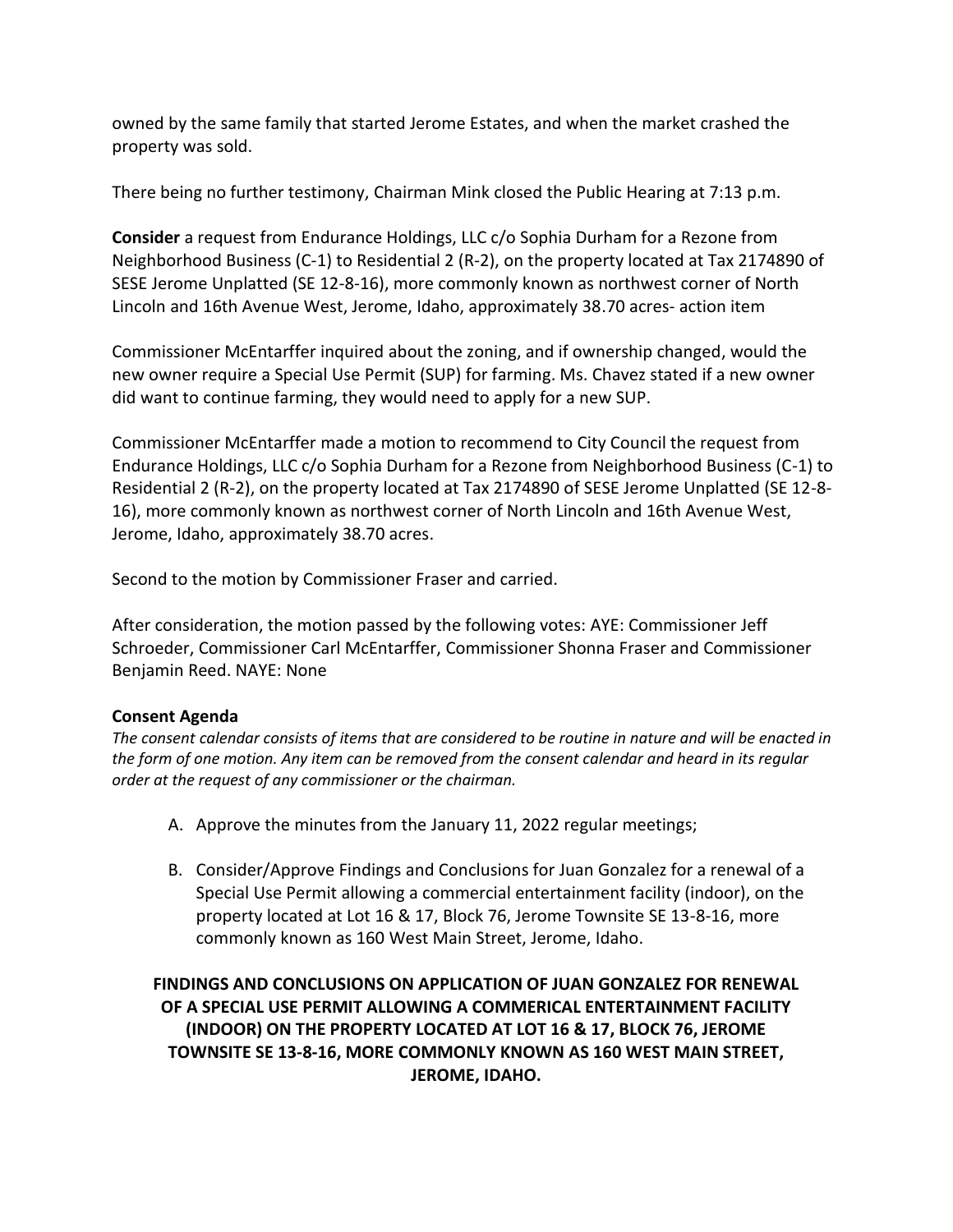A public hearing on the application of Juan Gonzalez concerning the use of real property described herein within the City of Jerome, Idaho, for renewal of the special use permit was held, pursuant to notice, commencing at 7:01 p.m. on Tuesday, January 11, 2022, by teleconference at City Council Chambers with all members of the public, in a format allowing participants to hear the meeting, including all deliberations by commissioners and other speakers addressing the commission, whether in person or via virtual connection, and to comment if so desired, all of which was noted in the agenda. The physical meeting was held at 100 East Avenue A, Jerome, Idaho.

Staff Report: Interim City Planner, Esmerelda Chavez, provided a staff report regarding the application, giving a brief background on the application. She stated the property in question, 160 West Main Street, in Jerome, is currently zoned Commercial Business District (CBD). The proposed use, a commercial entertainment facility (indoor), requires a Special Use Permit from the Planning and Zoning Commission.

As pertains to the City of Jerome's Comprehensive Land Use Plan, Ms. Chavez stated the request is in compliance with the Comprehensive Plan as defined in the following sections:

Chapter 7, Section which addresses Business Retention and Expansion. This Section states, "The city should develop an atmosphere to retain, expand, and create business development"; and Chapter 7, Policy 8 which states, "Continue to provide an atmosphere for successful business development." Ms. Chavez stated the request is not in accordance with the Comprehensive Plan as defined in the following Sections: Chapter 4, Transportation, Objective 5 "Promote ease of access in and through all portions of the city", primarily parking.

Regarding the General Standards for Special Uses, Ms. Chavez stated the Planning and Zoning code allows commercial entertainment facility (indoor) in the CBD zone with an approved special use permit. The request appears to be harmonious with the objectives of the Comprehensive Plan Chapter 7. However, it does not appear to be in accordance with Title 17 of the Jerome Municipal Code and Chapter 4 Transportation. Most buildings downtown do not have adequate off-street parking and have verbal agreements to use public parking lots. The previous special use application stated Mr. Gonzalez had a verbal agreement with the previous owner of the parking lots directly north of the building, Mr. Larry Webb, allowing parking on his property. However, this property has recently sold. It is unknown if Mr. Gonzalez has an agreement with the new property owner. Previously, Mr. Gonzalez had also obtained verbal permission to use the Annex building public parking, located on West Main. Mr. Gonzalez has noted the gross square footage of the building is approximately 6,000; however, this does include a basement for storage and small studio apartment. The approximate gross area for the event space is 4,500 square feet. They would need to provide, at a minimum, 40 off-street parking spaces to accommodate the event center and dance floor area. The applicant has indicated that there will not be any exterior modifications at this time. This will not have an impact on the character of the general vicinity. It is not anticipated that the proposed use will be hazardous or disturbing to existing or future neighboring uses. The applicant has noted it will be served by existing services and is not adding additional services. There is no indication that a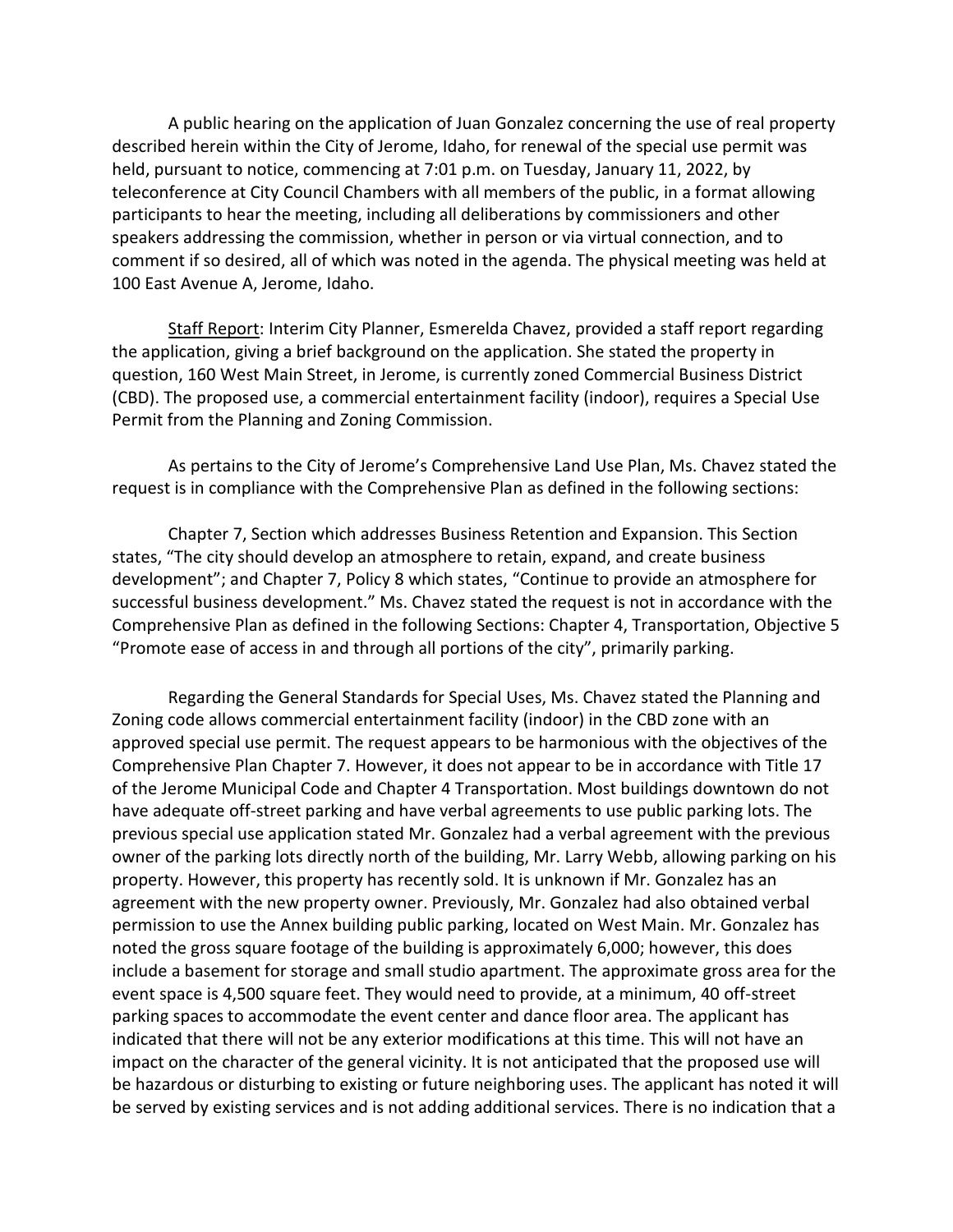commercial entertainment facility (indoor) use will create excessive additional requirements at public cost for public facilities and services and will not be detrimental to the economic welfare of the community. There are no proposed changes to the vehicular approaches to the site. There is no indication that this use will result in the destruction, loss or damage of a natural, scenic or historic feature of major importance. The applicant states the building structure and outside appearance will remain as is.

Ms. Chavez stated she sent the application to City Staff and received the following comments:

- (a) Engineering- It appears the existing building/business uses parking at the rear of the building since there is limited parking on W. Main; Streets- There is limited parking available around this facility with only street side parking on Main and Alder. The parking lot directly behind this building is privately owned;
- (b) Wastewater- Wastewater has no concerns with this SUP provided that there will not be a commercial kitchen on site;
- (c) Water- This facility is now being supplied water by only one ¾" service line. If this is a sufficient amount of water, there are no concerns with the request;
- (d) Building- No concerns at this time;
- (e) Fire- A fire inspection was completed on 12/31/2021 and was not passed. Applicant is required to pass the fire inspection; and
- (f) Police- Expressed concerns on alcohol being served on premises if applicant does not have its own license. Police also inquired how the applicant was planning to address security.

If approved, Ms. Chavez recommended the following conditions: (i) Receive any and all required building department and/or fire department permits and inspections; (ii) Comply with all City, State, and Federal requirements; and (iii) recommend special use permit be allowed for up to one (1) year, renewable upon expiration.

Applicant Testimony: Juan Gonzalez, 145 1st Ave East, presented before the Commission and testified on this application. Mr. Gonzalez testified they have some wires that were exposed and the electrical contractor has fixed the problem. Mr. Webb let them use the parking lot, but he has his customers park on the street or in the annex building parking lot. Regarding the alcohol, when they rent the hall out, he asked those that are renting the building, to have security at the doors so the alcohol does not leave the building. After inquiry from Commissioner Johnson, Mr. Gonzalez stated he does not have a beer license because he does not want to be at the hall and serve the beer. Commissioner McEntarffer stated in the last renewal, there was discussion brought up regarding the alcohol so whoever leases the building is responsible for bringing in and removing the alcohol. Upon inquiry from Chairman Mink, Mr. Gonzalez stated he was not told the repairs were done but the contractor was gone and it looked like the repairs were finished. He will contact the Fire Department for them to reinspect. Upon inquiry from Chairman Mink, Mr. Gonzalez stated they have not had any issues with the parking as they have them park in the street or at the annex building. He believes his occupancy is 106.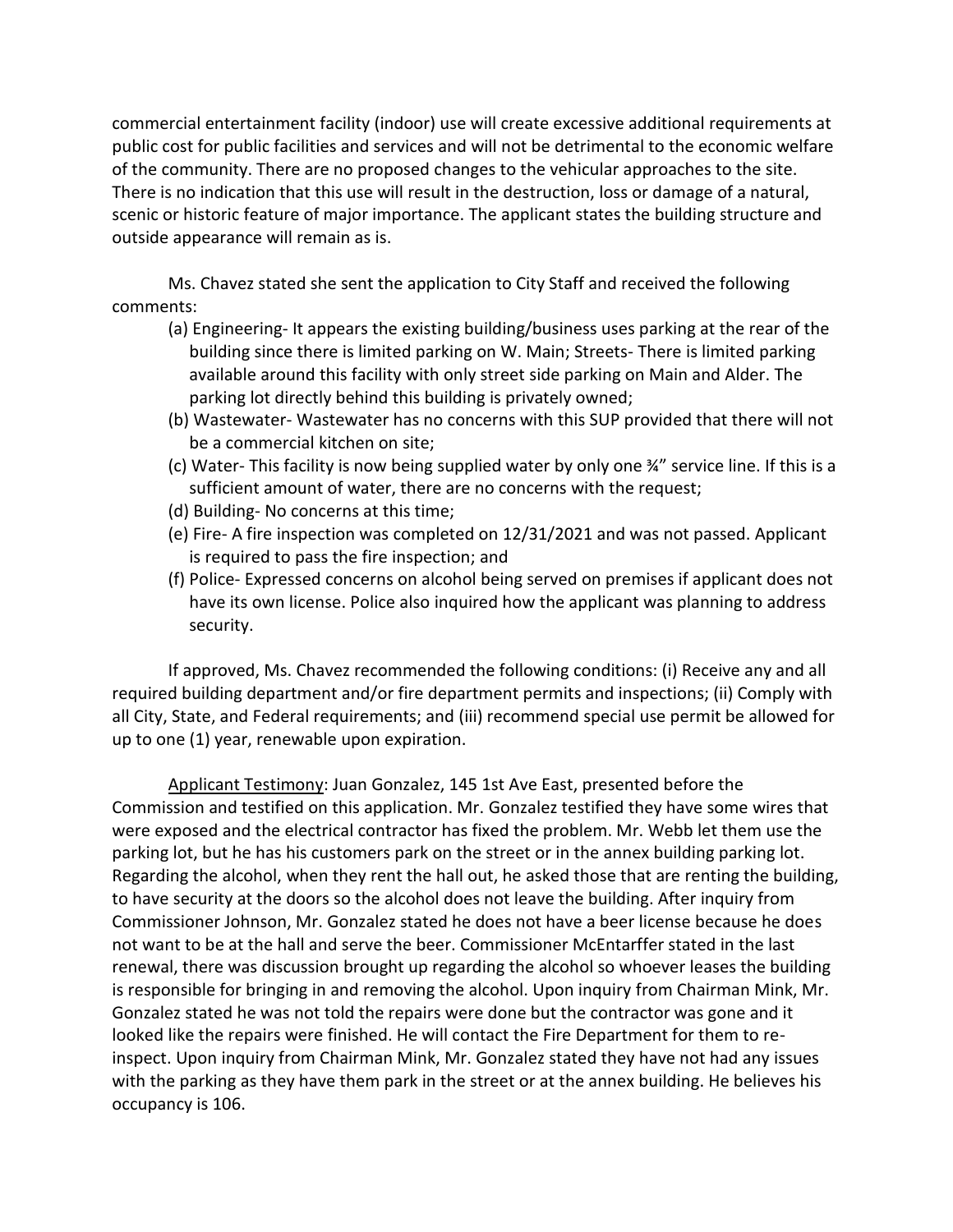Testimony in Favor: None.

Testimony in Neutral: None.

Testimony in Opposition: None.

There being no further testimony, Chairman Mink closed the public hearing at 7:12 p.m.

The Jerome City Planning and Zoning Commission having heard the testimony presented, and having reviewed the application, Ms. Chavez's report, and the other documents and material in the file, and having heard the testimony given verbally at the hearing enters its findings and conclusions as follows:

# **I. Findings**

- A. The property described in the heading herein is in the City of Jerome and is currently zoned Commercial Business District (CBD).
- B. The proposed use, a commercial entertainment facility (indoor), requires a special use permit to operate in CBD.
- C. The Application is consistent with the General Standards for Special Uses as stated in JMC 17.60.030. The proposed special uses is harmonious with the general objectives of the comprehensive plan in that businesses serve a need of the community and provide convenience in an CBD zone, in appearance with the existing and intended character of the general vicinity in that there is no proposal to modify the exterior appearance of the property, will not create an interference with traffic on surrounding public thoroughfares, and will not result in the destruction, loss or damage of a natural scenic or historic feature of major importance.
- D. The parking, or lack thereof, has been effectively addressed by applicant and the Commissioners.

# **II. Conclusions**

- A. A renewal of the special use permit is required for the applicant to be able to use the above described property for a commercial entertainment facility (indoor) in the CBD zone for the City of Jerome.
- B. A special use permit promoting an event facility is consistent with the City of Jerome Comprehensive Plan.
- C. The Planning and Zoning Commission allows event facilities in CBD zone.
- D. The Commission approves the renewed application of Juan Gonzalez for a commercial entertainment facility (indoor) located at the above described real property subject to the following conditions:
	- a. Parking will be maintained and not to interfere with the North Side Club parking;
	- b. Follow up fire inspection and provide Ms. Chavez with the results;
	- c. Comply with all City, State, and Federal requirements; and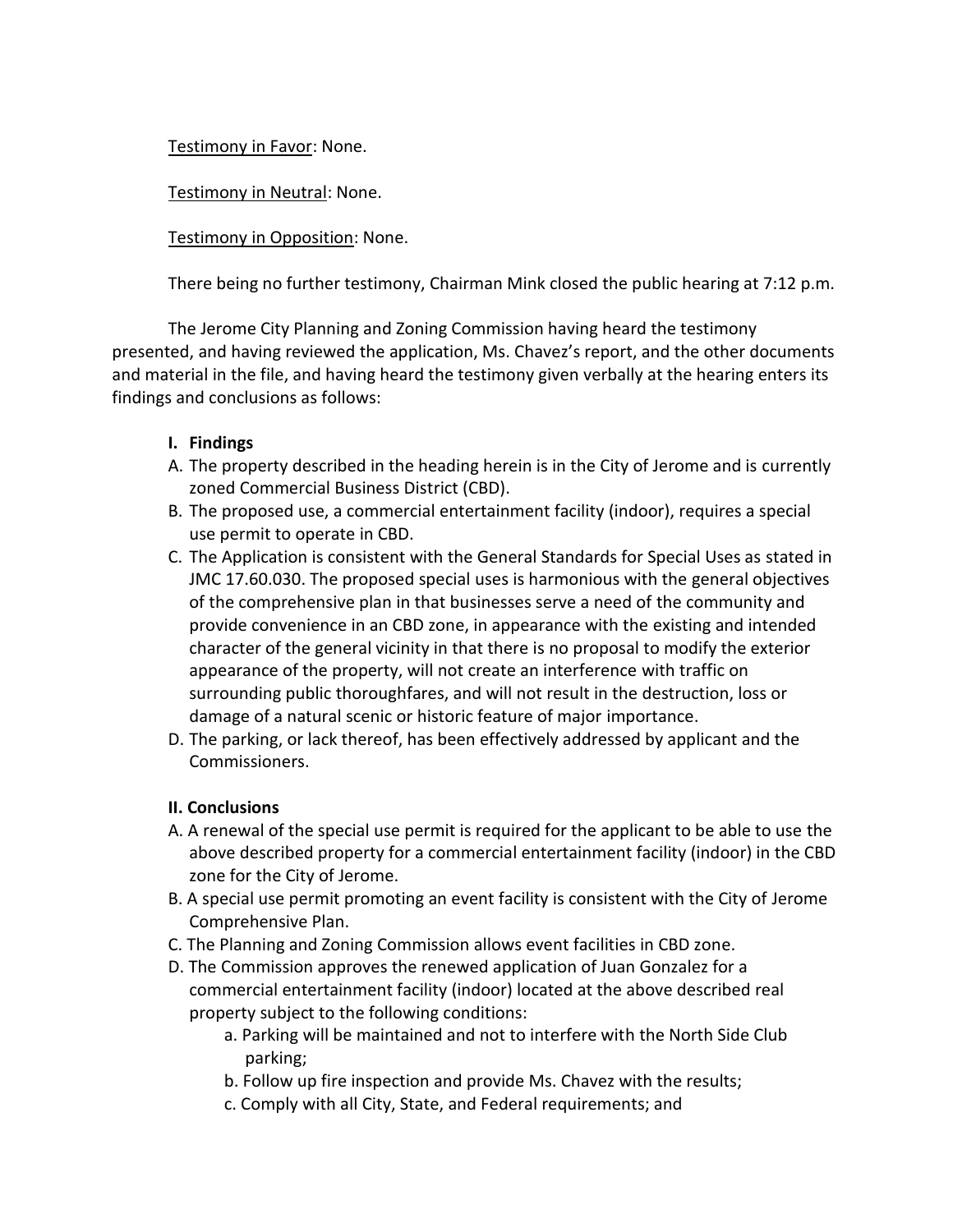d. special use permit be allowed for up to one (1) year, renewable upon expiration.

These findings and conclusions, having been adopted by the Jerome City Planning and Zoning Commission on the 11th day of January, 2022, in support of the decision of the Planning and Zoning Commission on the 8th day of February, 2022, to approve the application as specified herein is hereby made final this 11th day of January, 2022.

> ROD MINK, Chairman of the Board Jerome City Planning and Zoning

\_\_\_\_\_\_\_\_\_\_\_\_\_\_\_\_\_\_\_\_\_\_\_\_\_\_\_\_\_\_\_\_\_\_\_\_

C. Consider/Approve Findings and Conclusions for Idaho Milk Transport, Inc for a renewal of a Special Use Permit allowing a truck terminal yard, on the properties located at Jerome Unplatted Tax 41C and 64 of S1/2NW Sec 31 T8 R17, more commonly known as 325 and 401 Farmore Road, Jerome, Idaho.

# **FINDINGS AND CONCLUSIONS ON APPLICATION OF IDAHO MILK TRANSPORT, INC. FOR RENEWAL OF A SPECIAL USE PERMIT ALLOWING A TRUCK TERMINAL YARD ON THE PROPERTIES LOCATED AT JEROME UNPLATTED TAX 41C AND 64 OF S1/2NW SEC 31 T8 R17, MORE COMMONLY KNOWN AS 325 AND 401 FARMORE ROAD, JEROME, IDAHO.**

A public hearing on the application of Idaho Milk Transport, Inc. concerning the use of real property described herein within the City of Jerome, Idaho, for renewal of the special use permit was held, pursuant to notice, commencing at 7:18 p.m. on Tuesday, January 11, 2022, by teleconference at City Council Chambers with all members of the public, in a format allowing participants to hear the meeting, including all deliberations by commissioners and other speakers addressing the commission, whether in person or via virtual connection, and to comment if so desired, all of which was noted in the agenda. The physical meeting was held at 100 East Avenue A, Jerome, Idaho.

Staff Report: Interim City Planner, Esmerelda Chavez, provided a staff report regarding the application, giving a brief background on the application. She stated Idaho Milk Transport is a carrier of food grade liquid products throughout the United States, Canada and Mexico. Corporate headquarters are located in Burley with two other terminals located in Washington and another in California. The applicant obtained a special use permit in 2019 for a truck terminal yard and is now seeking a renewal. The properties in question, are currently zoned High Density Business (C-3).

Title 16 has no bearing on this request.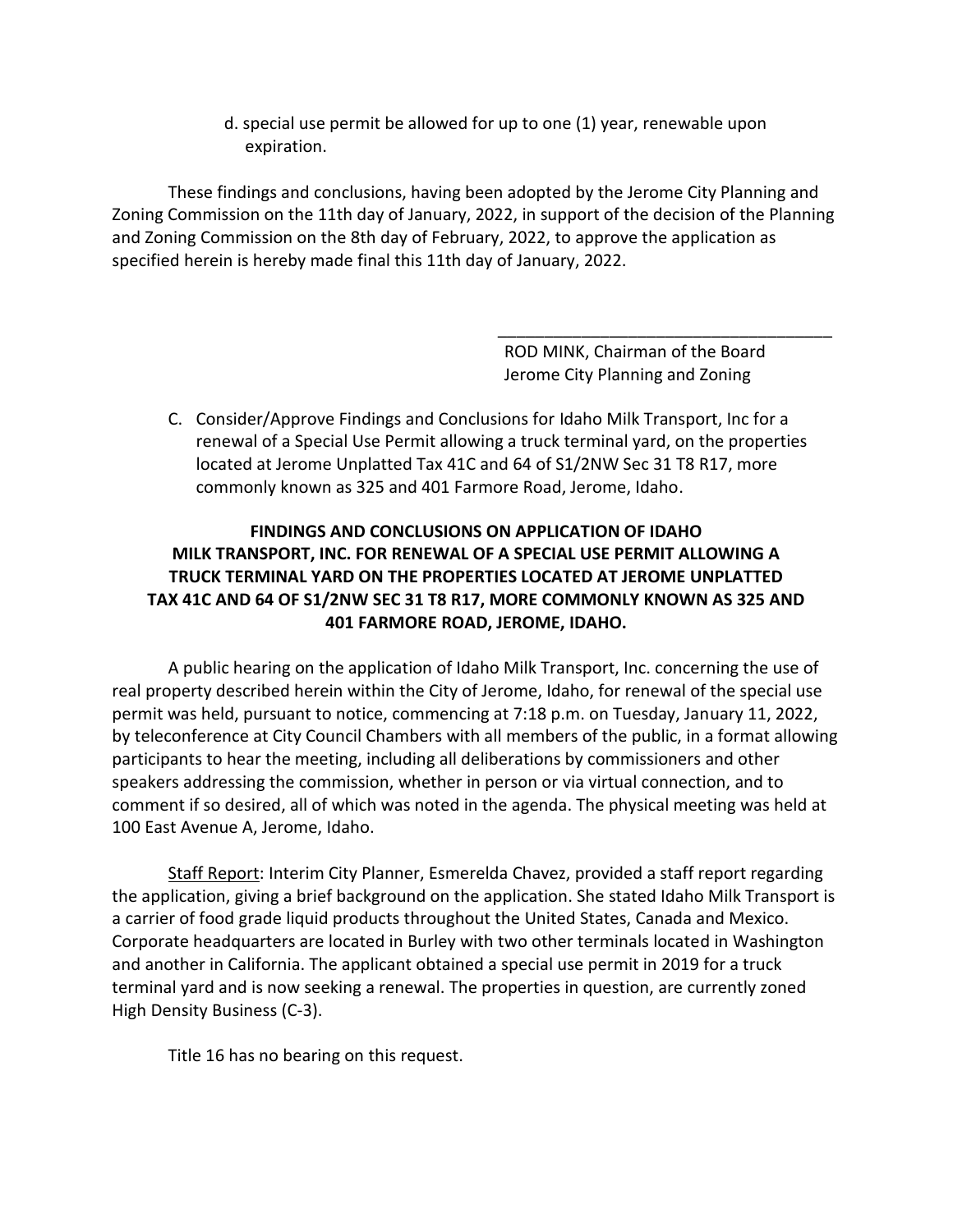As pertains to the City of Jerome's Comprehensive Land Use Plan, Ms. Chavez stated the request is in accordance with Chapter Seven, Economic Development: Objective 2 - Promote the City as an ideal location for new development; Objective 3 – Maintain and expand public/private partnerships; and Policy 8 – Continue to provide an atmosphere for successful business development.

Regarding the General Standards for Special Uses, Ms. Chavez stated the Planning and Zoning code allows terminal yard-truck parking in the C-3 zone with an approved special use permit. The request appears to be harmonious with the objectives of the Comprehensive Plan and Title 17 of the Jerome Municipal Code. The applicant is proposing to occupy an existing building with the truck parking on the bare lot of approximately 8-10 commercial trucks. The land the north and east are bare, there is a proposed hydraulic repair business proposed to the west and Rocky Mountain Pipe is to the south. The use of the property as a terminal yard appears to be harmonious and appropriate for the area and will not change the essential character. The proposed site plan does not show any improvements to lot at this time. Dust may become an issue and will need to be carefully monitored to not be hazardous to the existing and future neighboring uses. The applicant has noted it will be served by existing services. Truck parking at this time, does not require any connection to water or sewer services. There is no indication that this use will create excessive additional requirements at public cost for public facilities and services and will not be detrimental to the economic welfare of the community. Truck Traffic will be produced but it will not be detrimental with a total of 8-10 trucks. The trucks carry food grade liquid and will be washed at another facility reducing excessive production of noise and odors. This site is currently accessed by Farmore Rd. There is an existing access point and will not interfere with other traffic. There is no indication this use would result in the destruction, loss or damage of a natural, scenic or historic feature of major importance.

Ms. Chavez stated all departments have reviewed the proposed use. One recommendation was to place a condition to address dust suppression and/or up keep of the parking area if it is not paved in consideration of the surrounding uses.

If approved, Ms. Chavez recommended the following conditions: Gravel the road and truck parking area or other uses be implemented to reduce dust; Adequate cover and maintenance of the L-11 canal to support truck traffic; Special Use Permit shall be allowed for up to two years, renewable upon expiration; and Comply with all city, state, and federal requirements.

Upon inquiry from Chairman Mink, Ms. Chavez stated the property will need to be maintained regarding the dust. Upon inquiry from Commissioner Johnson, Ms. Chavez stated she has not received any complaints or comments regarding the dust.

Applicant Testimony: Gennefer Thorton, 946 Oakwood Ave, Burley, presented before the Commission and testified on this application. Ms. Thornton testified they would like to renew the permit. They were approved last February to build a wash bay and office building,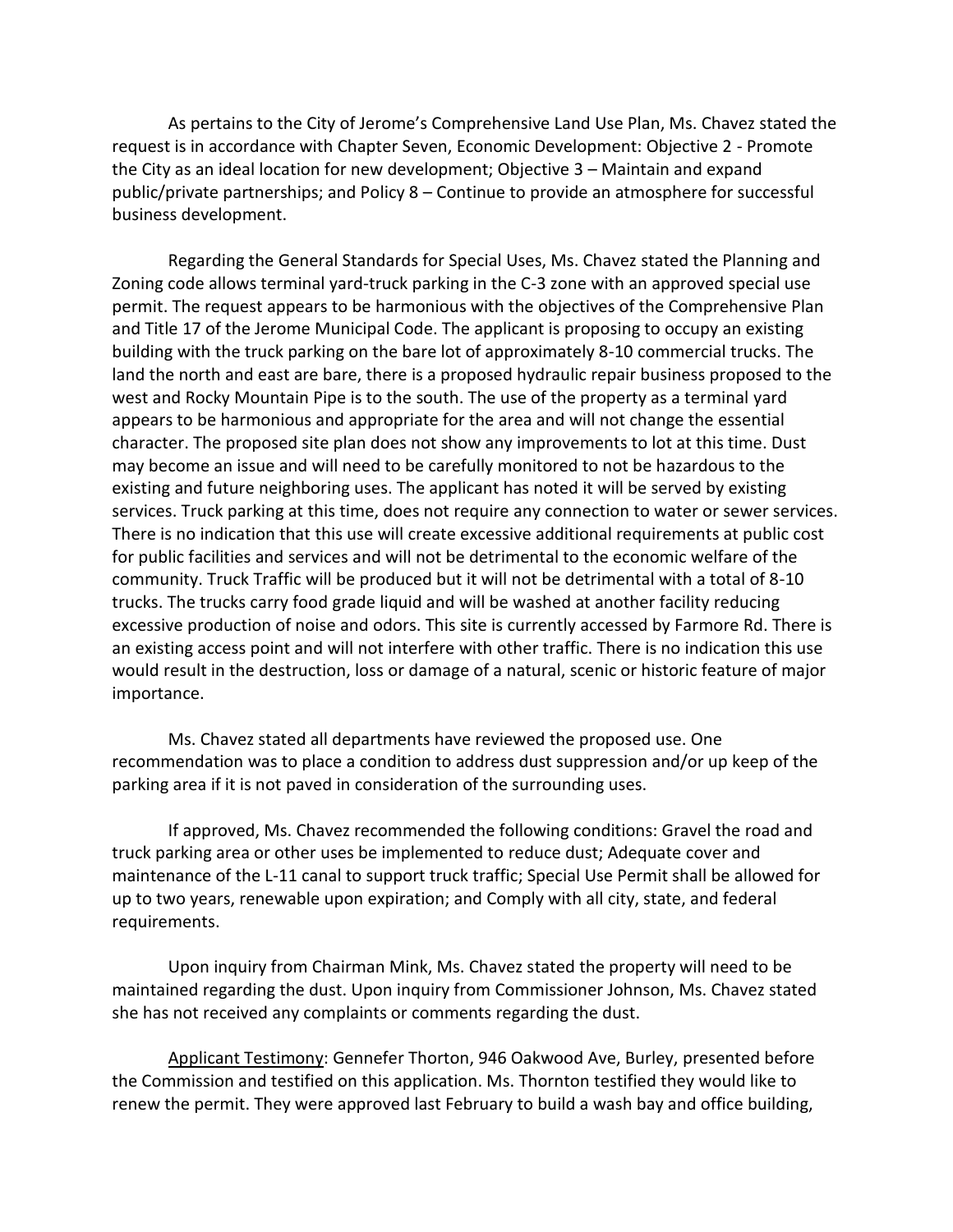which they are still in the process of building. They recently bought the property to the east, 401 Farmore, where they currently use to run the office. They have been doing the dust mitigation by bringing in gravel and spraying down the gravel.

Upon inquiry from Chairman Mink, Ms. Thorton stated they have filled the requirements for the "L 11" canal and there has not been any issues.

Testimony in Favor: None.

Testimony in Neutral: None.

Testimony in Opposition: None.

There being no further testimony, Chairman Mink closed the public hearing at 7:25 p.m.

The Jerome City Planning and Zoning Commission having heard the testimony presented, and having reviewed the application, Ms. Chavez's report, and the other documents and material in the file, and having heard the testimony given verbally at the hearing enters its findings and conclusions as follows:

# **I. Findings**

- A. 325 and 401 Farmore Road, Jerome, Idaho, and is currently zoned High Density Business (C-3).
- B. The proposed use, terminal yard truck parking, requires a special use permit to operate in C-3 zones.
- C. JMC 17.60.060 provides the standards for special use permits.
- D. The proposed use is harmonious with the general objectives of the comprehensive plan in that businesses serve a need of the community.
- E. The proposed use is harmonious with the general objectives of the comprehensive plan to maintain and expand public/private partnerships to demonstrate the community's commitment to and support of economic expansion.
- F. The proposed use is harmonious with the general objectives of the comprehensive place to continue to provide an atmosphere for successful business development.
- G. The proposed use is harmonious and appropriate for the area and will not change the essential character.
- H. The proposed site plan does not show any improvements to lot at this time No additional public facilities will be necessary for the proposed use.
- I. The proposed use will not create excessive additional requirements at public costs.
- J. The proposed use will not result in the destruction, loss or damage of a natural scenic or historic feature of major importance.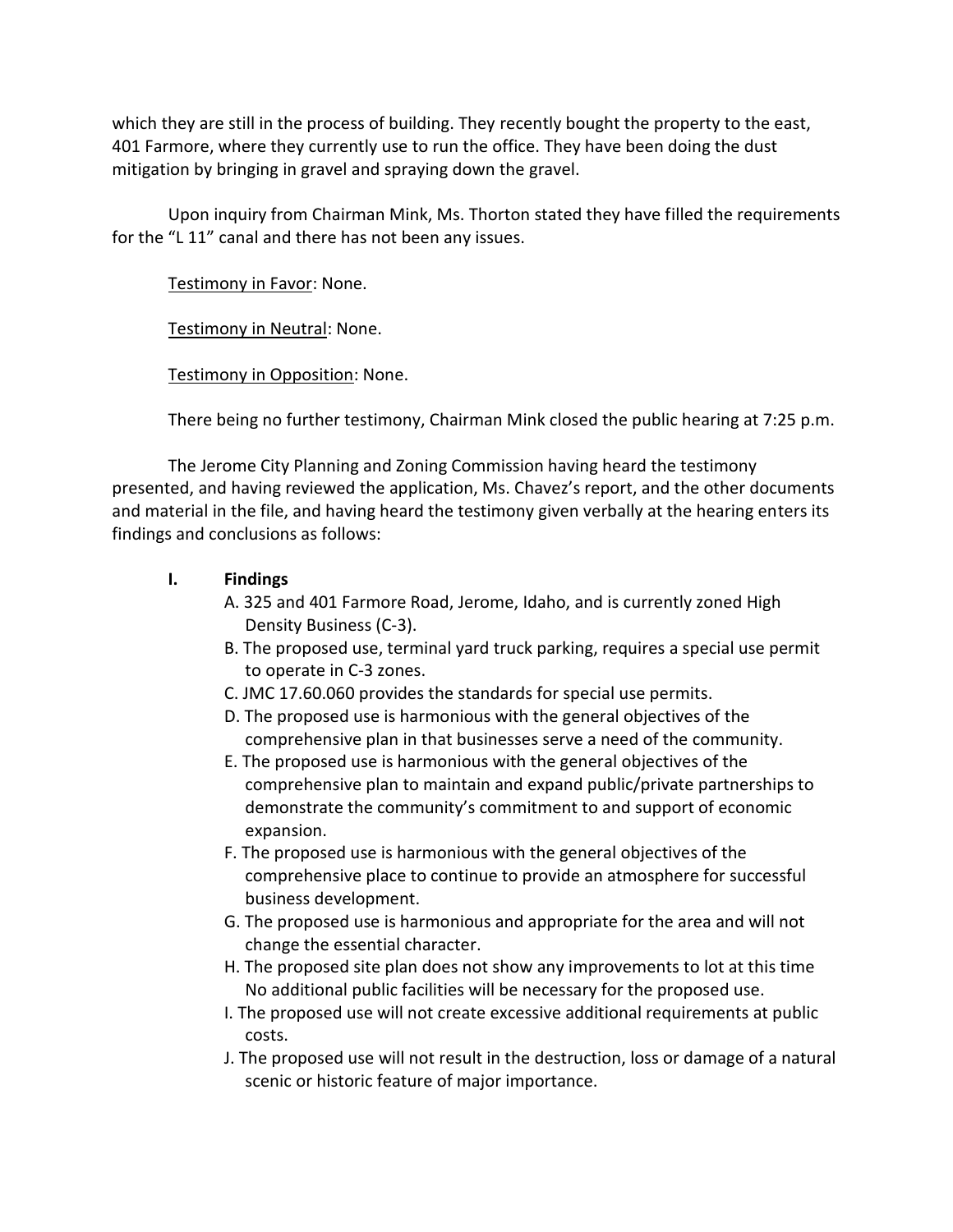# **II. Conclusions**

- A. A special use permit is required for the applicant for terminal yard truck parking in the High Density Business (C-3) zone for the City of Jerome.
- B. A special use permit allowing a terminal yard truck parking in the C-3 Zone is consistent with the City of Jerome Comprehensive Plan.
- C. The Commission approves the application of Idaho Milk Transport, Inc., for a renewal of the special use permitting terminal yard truck parking, on the property commonly known as 325 and 401 Farmore Road, Jerome, Idaho, subject to the following conditions:
	- 1. Applicant shall Comply with all city, state and federal requirements; and
	- 2. Special Use Permit shall be allowed for up to two (2) years, renewable upon expiration.

These findings and conclusions, having been adopted by the Jerome City Planning and Zoning Commission on the 11th day of January, 2022, in support of the decision of the Planning and Zoning Commission on the 8th day of February, 2022, to approve the application as specified herein is hereby made final this 11th day of January, 2022.

> ROD MINK, Chairman of the Board Jerome City Planning and Zoning

\_\_\_\_\_\_\_\_\_\_\_\_\_\_\_\_\_\_\_\_\_\_\_\_\_\_\_\_\_\_\_\_\_\_\_\_

D. Consider/Approve Findings and Conclusions for Michael Taylor for a renewal of a Special Use Permit allowing an in-home occupation, in-home firearms sales, on the parcel described as Lot 2, Lamms Subdivision #1, NW 18-8-17, more commonly known as 309 16th Avenue East, Jerome, Idaho.

# **FINDINGS AND CONCLUSIONS ON APPLICATION OF MICHAEL TAYLOR FOR SECOND RENEWAL OF A SPECIAL USE PERMIT ALLOWING A HOME OCCUPATION FOR FIREARMS SALES ON THE PROPERTY LOCATED AT 309 16TH STREET IN JEROME, ID.**

A public hearing on the application of Michael Taylor concerning the use of real property described herein within the City of Jerome, Idaho, for an additional renewal of the special use permit was held, pursuant to notice, commencing at 7:28 p.m. on Tuesday, January 11, 2022, by teleconference at City Council Chambers with all members of the public, in a format allowing participants to hear the meeting, including all deliberations by commissioners and other speakers addressing the commission, whether in person or via virtual connection, and to comment if so desired, all of which was noted in the agenda. The physical meeting was held at 100 East Avenue A, Jerome, Idaho.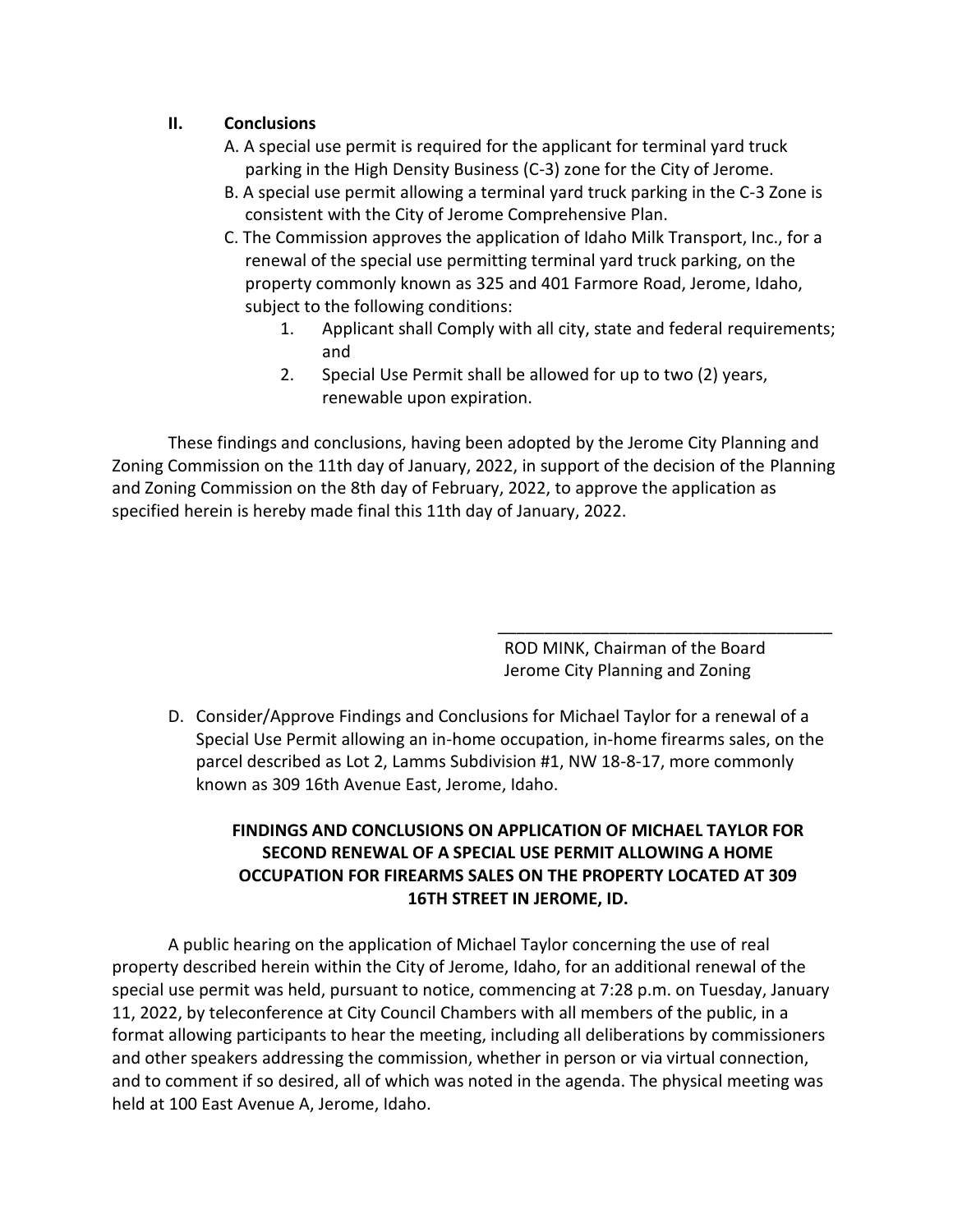Staff Report: Interim City Planner, Esmeralda Chavez provided a staff report and gave a brief background on this application. Ms. Chavez stated Mr. Taylor received a special use permit for a home occupation, firearm sales in February 2017. The application noted Mr. Taylor's work is not hazardous or disturbing to existing or future neighboring uses and does not cause excessive production of traffic, noise, smoke, fumes, or odors. It was noted he does not manufacture at this location. He only expects two to four customers per year. There is no signage or exterior modifications. Mr. Taylor renewed his special use permit in 2019 and is now seeking another renewal.

The property in question, 309 16th Ave East in Jerome, is currently zoned Residential 1 (R1). The proposed use, home occupation, firearm sales, requires a Special Use Permit from the Planning and Zoning Commission.

Title 16 has no bearing on this request.

As pertains to the City of Jerome's Comprehensive Land Use Plan, Ms. Chavez stated the request is in compliance with the Comprehensive Plan as defined in the following sections:

Chapter 7, Section which addresses Business Retention and Expansion. This Section states, "The city should develop an atmosphere to retain, expand, and create business development"; and Chapter 7, Policy 8 which states, "Continue to provide an atmosphere for successful business development."

Ms. Chavez stated she sent the application to City Staff and received the following comments:

- (a) Police Large quantities of ammunition or explosive components, such as gun powder and primer, shall be stored in a manner approved by the fire department. It is recommended that Mr. Taylor provide a safe or take other preventative steps to prevent theft of firearms; and
- (b) Fire Will need to conduct a new fire inspection.

There were no other comments from the other departments.

If approved, Ms. Chavez recommended the following conditions: (i) Receive any and all required fire department permits and inspections; (ii) Take preventatives steps to prevent theft of firearms; (iii) Special use permit shall be allowed for up to three years, renewable upon expiration; and (iv) Comply with all City, State, and Federal requirements.

Upon inquiry from Commissioner Johnson, Ms. Chavez stated the applicant was previously inspected by the Fire Department.

Applicant Testimony: Michael Taylor, 309 16th Ave East, presented before the Commission and testified on this application. Mr. Taylor stated he would like to renew his application. He just recently renewed his Federal Firearm License (FFL) for three years. He does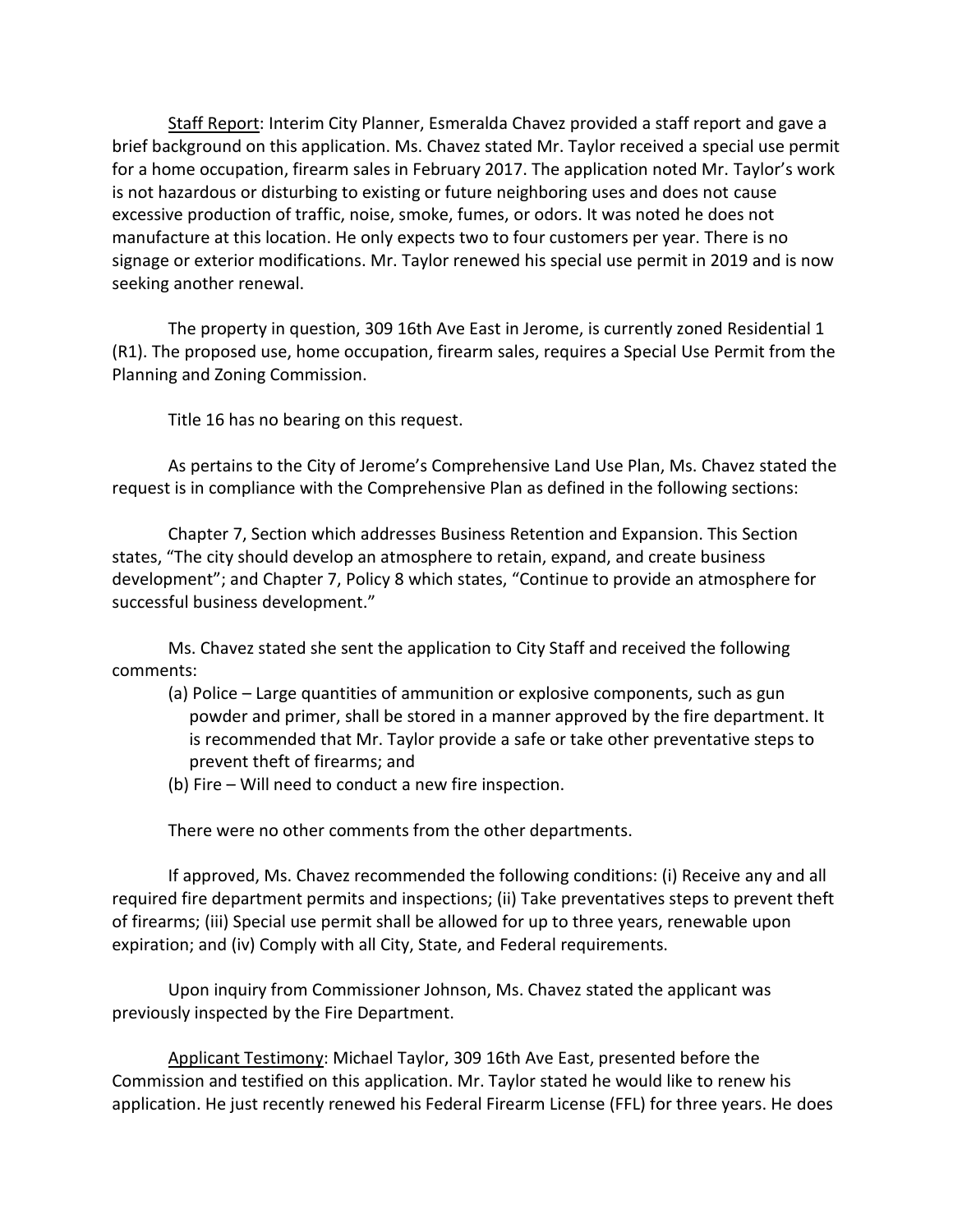not have a store name or store front. He stated his customers are usually only acquaintances of his. He stated he orders for the customers and they come and pick them up after he does a background check.

Upon inquiry from Chairman Mink, Mr. Taylor does not manufacture ammunition to sell. He has his personal ammunition that he manufactures, but everything is locked up and stored away from each other.

Upon inquiry from Commissioner Johnson, Mr. Taylor stated he does not stock inventory to sell, as he just orders the product and has the customer pick it up. He stated he has had his license for over 22 years.

Commissioner Reed commended the applicant for being upfront and honest about what he is doing.

Testimony in Favor: Katie Elliott, Secretary for the Commission, read the following for the record:

Andrea Gonzalez, 1511 Gazebo Court, Jerome, Idaho

"Support the application. Everything must be running smoothly for him, if he is applying for a renewal. No issues at this time."

Testimony in Neutral: None.

Testimony in Opposition: Ms. Elliott read the following for the record:

Harvey Gardner, 237 16th Avenue East, Jerome, Idaho

"Oppose the application. We are residential neighborhood. Close to schools don't need extra traffic."

Shirley Buttram, 313 16th Ave East, Jerome, Idaho

"Oppose the application. We are a residential area and there shouldn't have business in this area."

Testimony in Rebuttal: Mr. Taylor stated there is very little traffic regarding the business. The business is not open to the public and he has not had any problem with the traffic.

There being no further testimony, Chairman Mink closed the public hearing at 7:38 p.m.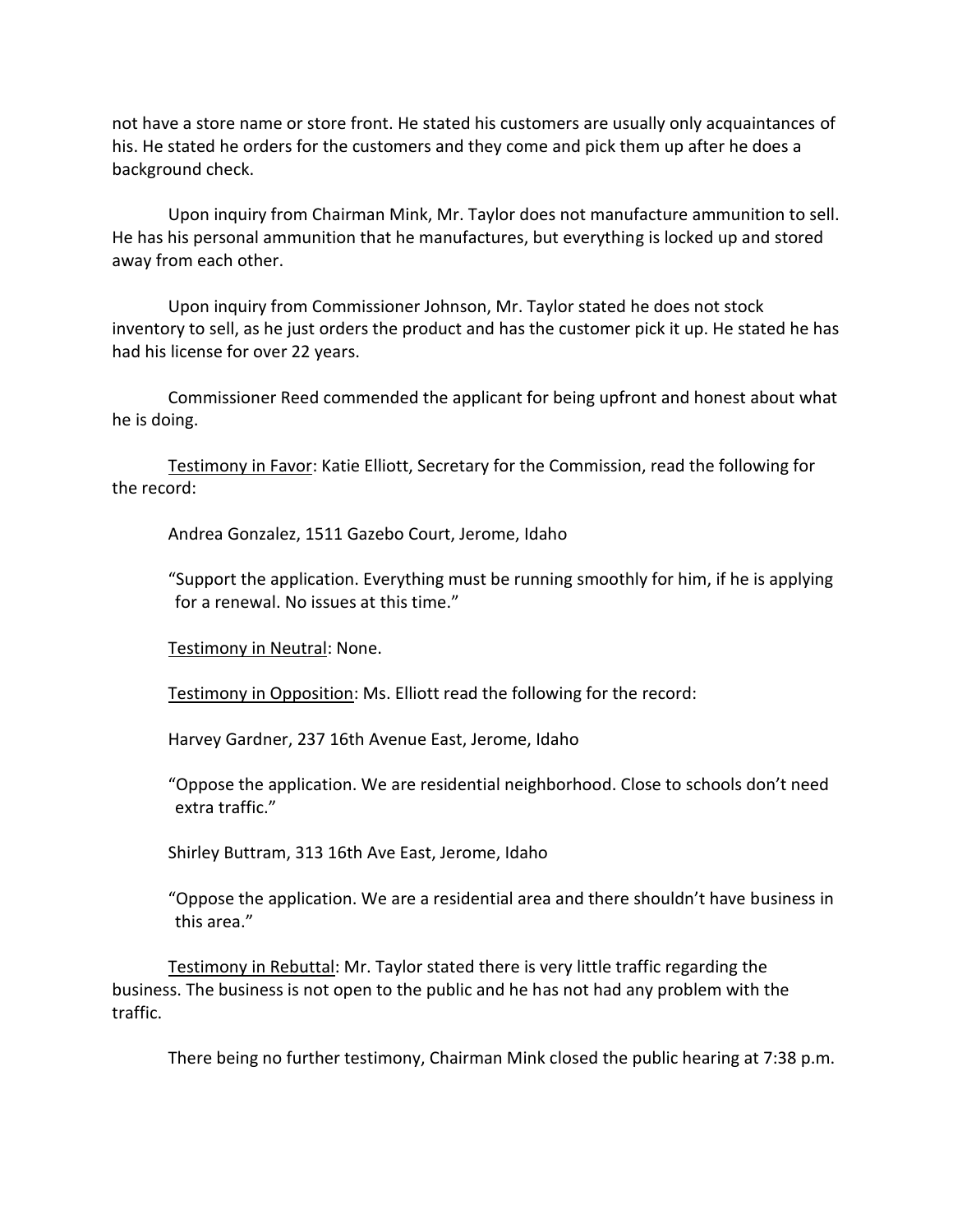The Jerome City Planning and Zoning Commission having heard the testimony presented, and having reviewed the application, Ms. Chavez's report, and the other documents and material in the file, and having heard the testimony given verbally at the hearing enters its findings and conclusions as follows:

#### **I. Findings**

- A. The property described in the heading herein is in the City of Jerome and is currently zoned Residential 1 (R-1).
- B. The proposed use, home occupation, requires a special use permit to operate in R-1.
- C. Jerome Municipal Code 17.60.030 provides the standards for special use permits.
- D. The proposed use is harmonious with the general objectives of the comprehensive plan in that businesses serve a need of the community and provide convenience in an R-1 zone.
- E. The proposed use is harmonious and appropriate in appearance with the existing and intended character of the general vicinity in that there is no proposal to modify the exterior appearance of the property.
- F. The proposed use will not be hazardous or disturbing to existing or future neighboring uses because it will blend well with neighboring residences.
- G. The proposed use will not be detrimental to the economic welfare of the community and will not involve activities materials, equipment or conditions that will create excessive traffic, noise, smoke, fumes, glare or odors.
- H. The vehicles approaching to the property will not create an interference with traffic on surrounding public thoroughfares.
- I. The proposed use will not result in the destruction, loss or damage of a natural scenic or historic feature of major importance.

#### **II. Conclusions**

- A. A renewal of the special use permit is required for the applicant to be able to use the above described property for a home occupation in the R-1 zone for the City of Jerome.
- B. A special use permit promoting a home occupation is consistent with the City of Jerome Comprehensive Plan.
- C. The Planning and Zoning Commission allows home occupations in R-1 zones by Special Use Permit.
- D. The Commission approves the renewed application of Michael Taylor for a home occupation located at the above described real property subject to the following conditions:
	- a. Applicant shall stay current on fire inspections;
	- b. Comply with all City, State, and Federal requirements; and
	- c. Special use permit shall be allowed for up to three (3) years, renewable upon expiration.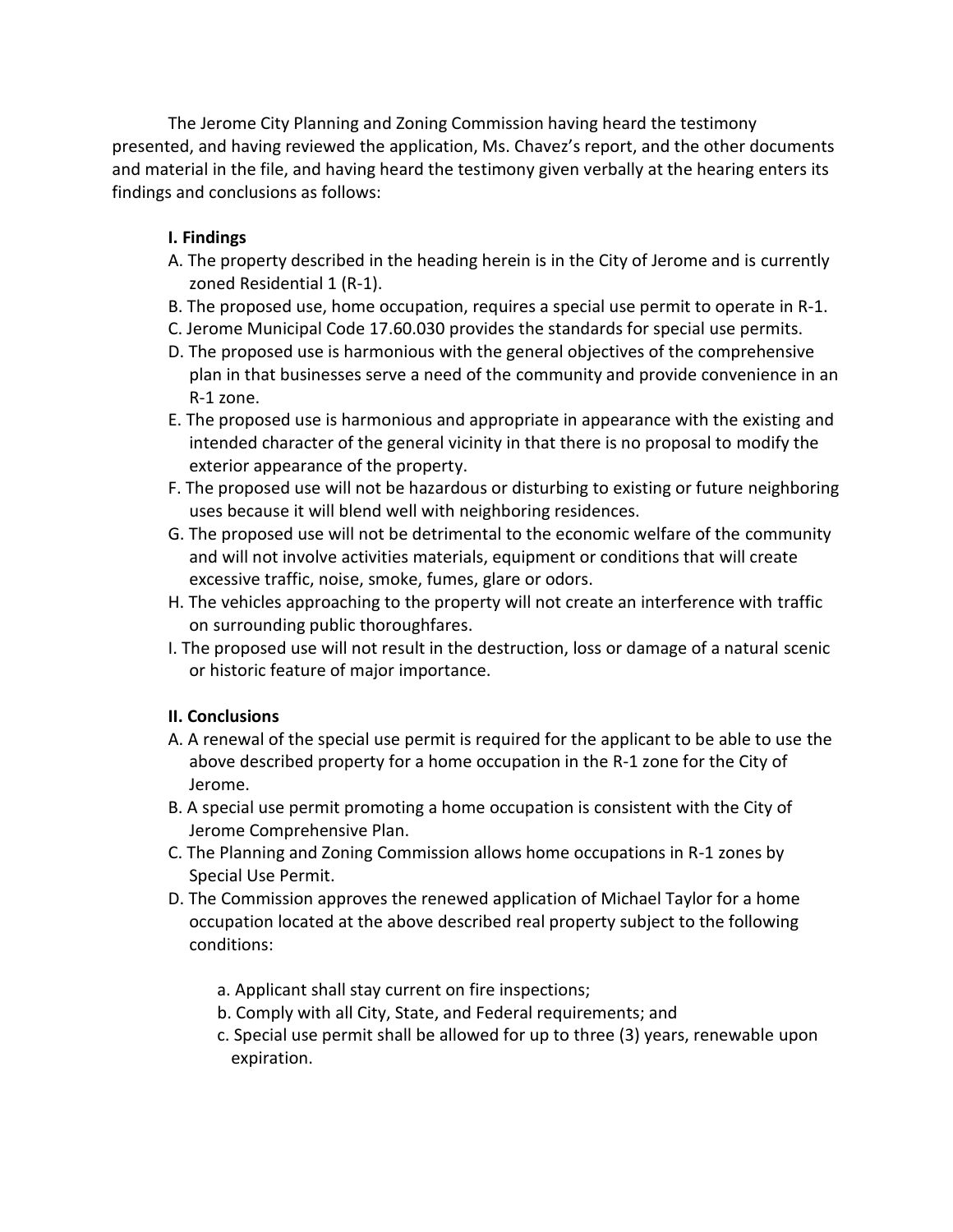These findings and conclusions, having been adopted by the Jerome City Planning and Zoning Commission on the 11th day of January, 2022, in support of the decision of the Planning and Zoning Commission on the 8th day of February, 2022 to approve the application as specified herein is hereby made final this 11th day of January, 2022.

> ROD MINK, Chairman of the Board Jerome City Planning and Zoning

\_\_\_\_\_\_\_\_\_\_\_\_\_\_\_\_\_\_\_\_\_\_\_\_\_\_\_\_\_\_\_\_\_\_\_\_

E. Consider/Approve Findings and Conclusion for Nicholas Levdanskiy for a Special Use Permit allowing an in-home occupation, vehicle sticker application, on the parcel described as Lot 9, Block 39 Jerome Townsite 50' x 125'(SW 18-8-17), more commonly known as 300 4th Avenue East, Jerome, Idaho.

# **FINDINGS AND CONCLUSIONS ON APPLICATION OF NICHOLAS LEVDANSKIY FOR A SPECIAL USE PERMIT ALLOWING A HOME OCCUPATION OF VEHICLE STICKER APPLICATION ON THE PROPERTY LOCATED AT LOT 9, BLOCK #9, JEROME TOWNSITE 50'x125' (SW 18-8-17), MORE COMMONLY KNOWN AS 300 4th AVENUE EAST, JEROME, ID.**

A public hearing on the application of Nicholas Levdanskiy concerning the use of real property described herein within the City of Jerome, Idaho, for a special use permit was held, pursuant to notice, commencing at 7:53 p.m. on Tuesday, January 11, 2022, by teleconference at City Council Chambers with all members of the public, in a format allowing participants to hear the meeting, including all deliberations by commissioners and other speakers addressing the commission, whether in person or via virtual connection, and to comment if so desired, all of which was noted in the agenda. The physical meeting was held at 100 East Avenue A, Jerome, Idaho.

Staff Report: Interim City Planner, Esmeralda Chavez provided a staff report and gave a brief background on this application. Ms. Chavez stated the property in question is currently zoned Residential 2 (R-2). The proposed use, a home occupation, requires a Special Use Permit from the Planning and Zoning Commission.

Title 16 has no bearing on this special use permit request.

As pertains to the City of Jerome's Comprehensive Land Use Plan, the request is in accordance with Chapter 7, "Economic Development", Policy 8, which is to "continue to provide an atmosphere for successful business development"

Regarding the General Standards for Special Uses, Ms. Chavez stated the Planning and Zoning Code allows home occupations in the R-2 zone with an approved special use permit. The request appears to be harmonious with the objectives of the Comprehensive Plan and Title 17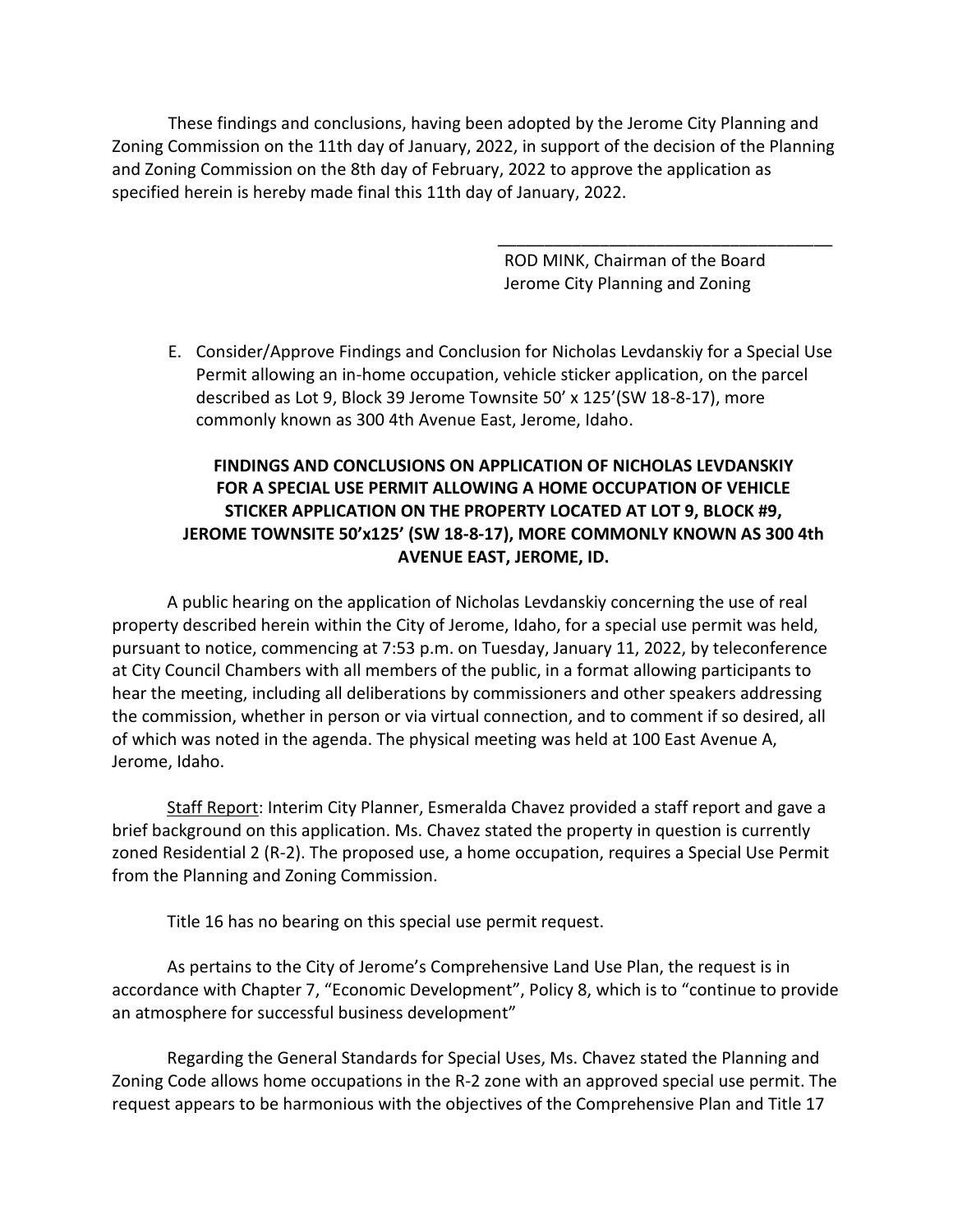of the Jerome Municipal Code. The home occupation is conducted within the shop area. There will not be any changes to the exterior of the shop or residence, and therefore the essential character of the area will not be changed. There is no indication that a vehicle sticker application home occupation would be hazardous or disturbing. The applicant notes the largest and loudest tool he uses is a heat gun. The residence is already adequately served and this home occupation will not require any additional services. There is no additional requirement at public cost for a home occupation consisting of vehicle sticker application. This use will not be detrimental to any person or property. There will be a small amount of traffic related to this use; however, the application states only a couple of cars will be up on site at any given time.

This request will not impact vehicular approaches. It does not appear that this home occupation will result in the destruction, loss or damage of a natural, scenic or historic feature of major importance.

Regarding the Home Occupation Standards, Ms. Chavez stated Mr. Levdanskiy is the only one involved in the occupation. The application states this is Mr. Levdanskiy main residence with an area in the shop used for the occupation. The application notes the area in the shop used for the home occupation will be less than 400 square feet. The application states there are no visual or auditory clues that there is an occupation conducted at the residence. The application notes only a couple of vehicles would be parked at the home at any given time. The application states this is a vehicle sticker application home occupation, which would not cause any visual or auditory interference. The applicant is aware all material is to be stored inside. The applicant is aware there will be no signage in violation of the code.

If approved, Ms. Chavez recommended the following conditions: (a) Customers shall park in the drive-way; and (b) Special use permit shall be allowed for up to two (2) years, renewable upon expiration.

Applicant Testimony: Nicholas Levdanskiy, 300 4th Avenue East, Jerome, presented before the Commission and testified on this application. Mr. Levdanskiy stated he would like to do vinyl wrapping and stickers for vehicles. He lives in his house and his shop is not connected. Mr. Levdanskiy stated it is just a side job for right now but would like to get bigger.

Upon inquiry from Commissioner Johnson, Mr. Levdanskiy stated the business is called Nasti Wraps. As he gets bigger, he will look for a different place to have his shop.

Upon inquiry from Chairman Mink, Mr. Levdanskiy stated he orders the wraps in to put on the cars. He stated he will only work in the shop.

Testimony in Favor: Katie Elliott, Secretary for the Commission, read the following for the record:

Mike Evans, 313 3rd Ave East, Jerome, Idaho "Support the application. No further comment was given."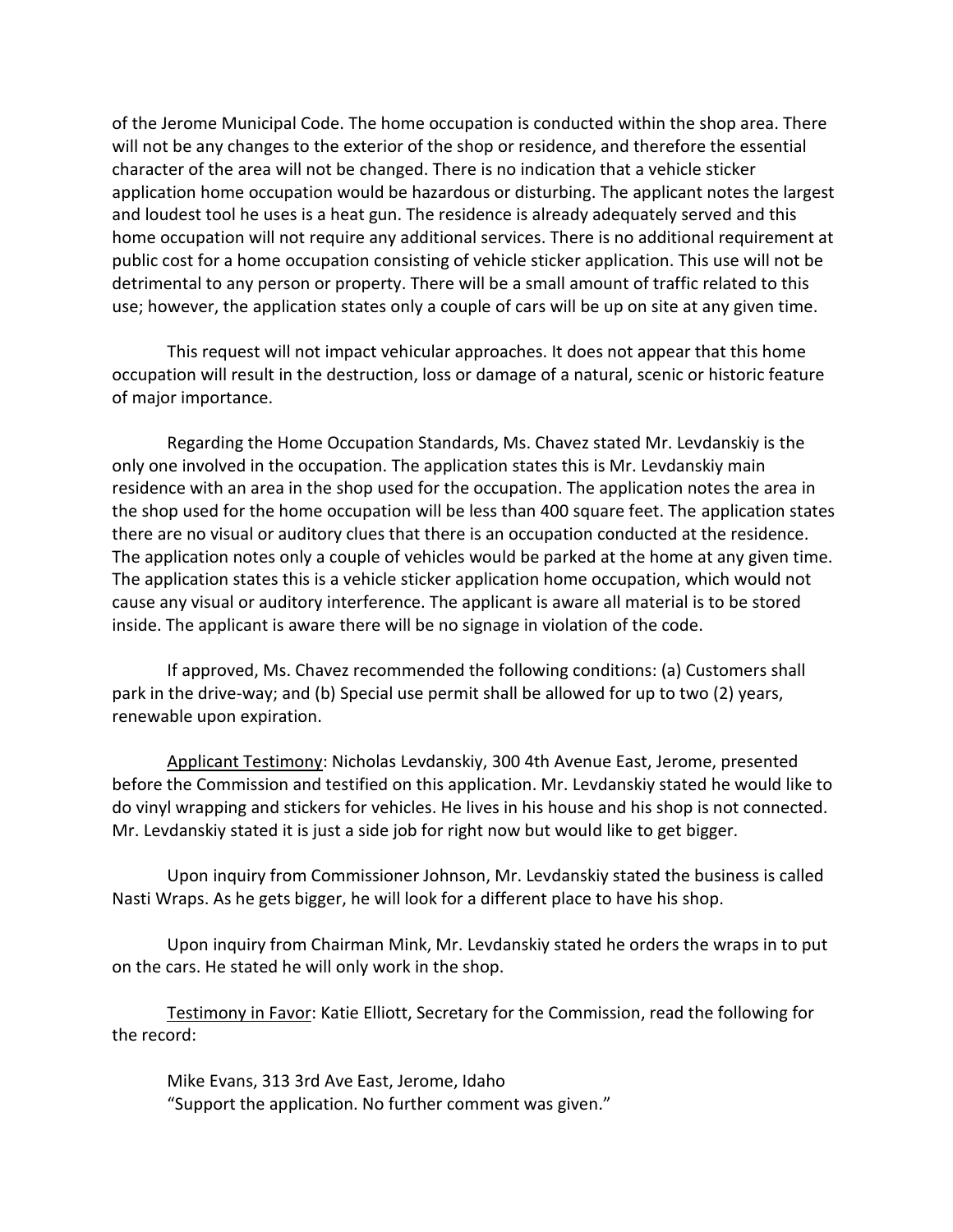Steven Poindexter, 306 3rd Ave, Jerome, Idaho "Support the application. I heartily support home based business."

Testimony in Neutral: Ms. Elliott read the following for the record:

R. Bruce Whitmire, 520 South 800 East, Jerome, Idaho "Marked neutral to the application. No further comment was given.'

# Testimony in Opposition: None.

There being no further testimony, Chairman Mink closed the public hearing at 8:02 p.m.

The Jerome City Planning and Zoning Commission having heard the testimony presented, and having reviewed the application, Ms. Chavez's report, and the other documents and material in the file, and having heard the testimony given verbally at the hearing enters its findings and conclusions as follows:

#### **I. Findings**

- A. The property described in the heading herein is in the City of Jerome and is currently zoned Residential 1 (R-2).
- B. The proposed use, home occupation, requires a special use permit to operate in R-1.
- C. Jerome Municipal Code 17.60.030 provides the standards for special use permits.
- D. The proposed use is harmonious with the general objectives of the comprehensive plan in that businesses serve a need of the community and provide convenience in an R-2 zone.
- E. The proposed use is harmonious and appropriate in appearance with the existing and intended character of the general vicinity in that there is no proposal to modify the exterior appearance of the property.
- F. The proposed use will not be hazardous or disturbing to existing or future neighboring uses because it will blend well with neighboring residences.
- G. The proposed use will not be detrimental to the economic welfare of the community and will not involve activities materials, equipment or conditions that will create excessive traffic, noise, smoke, fumes, glare or odors.
- H. The vehicles approaching to the property will not create an interference with traffic on surrounding public thoroughfares.
- I. The proposed use will not result in the destruction, loss or damage of a natural scenic or historic feature of major importance.

# **II. Conclusions**

- A. A special use permit is required for the applicant to be able to use the above described property for a home occupation in the R-2 zone for the City of Jerome.
- B. A special use permit promoting a home occupation is consistent with the City of Jerome Comprehensive Plan.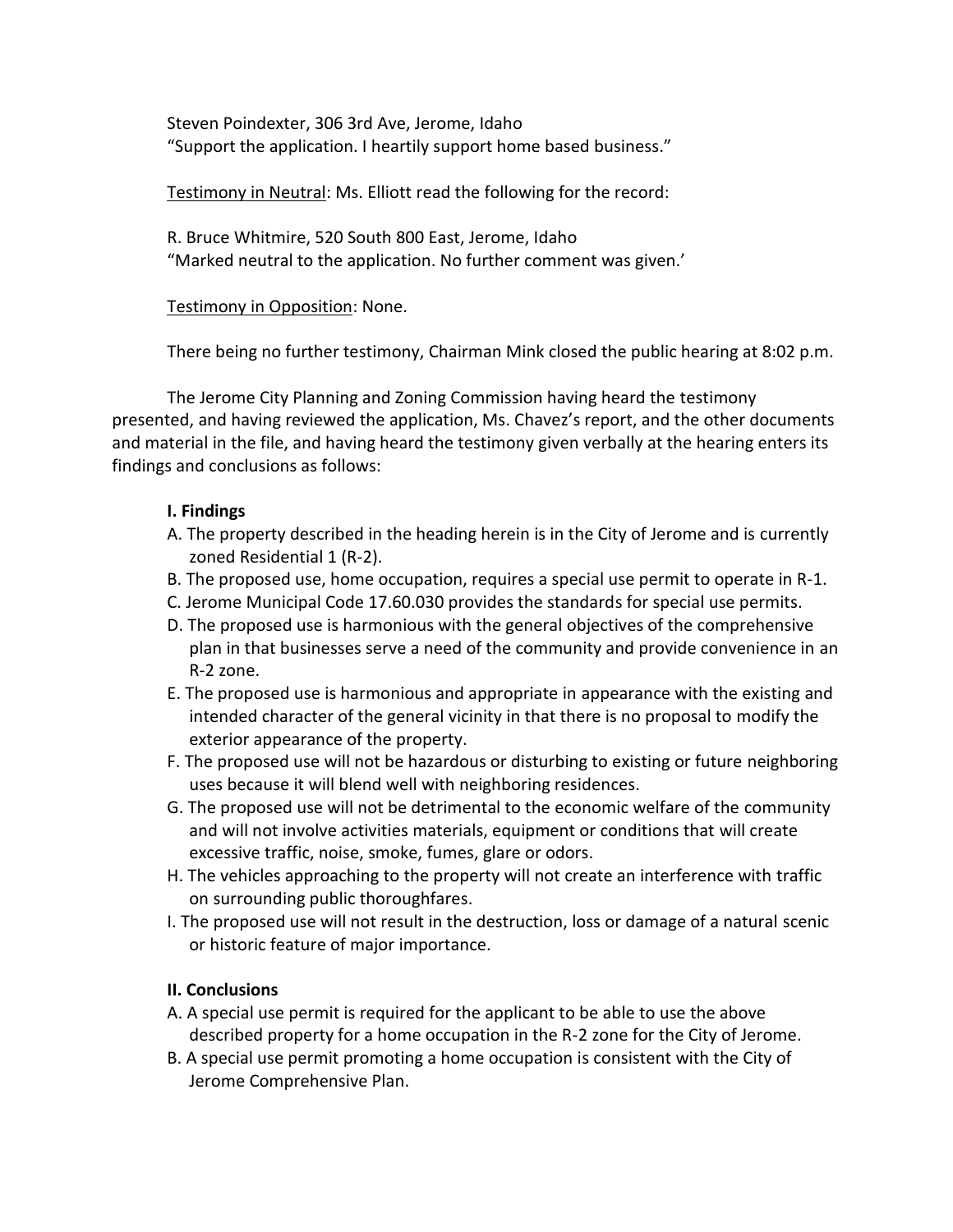- C. The Planning and Zoning Commission allows home occupations in R-2 zones by Special Use Permit.
- D. The Commission approves the application of Nicholas Levdanskiy for a home occupation located at the above described real property subject to the following conditions:
	- a. Customers shall park in the drive-way; and
	- b. Special use permit shall be allowed for up to two (2) years, renewable upon expiration.

These findings and conclusions, having been adopted by the Jerome City Planning and Zoning Commission on the 11th day of January, 2022, in support of the decision of the Planning and Zoning Commission on the 8th day of February, 2022 to approve the application as specified herein is hereby made final this 11th day of January, 2022.

> ROD MINK, Chairman of the Board Jerome City Planning and Zoning

\_\_\_\_\_\_\_\_\_\_\_\_\_\_\_\_\_\_\_\_\_\_\_\_\_\_\_\_\_\_\_\_\_\_\_\_

F. Consider/Approve Findings and Conclusions for a request from Lincoln Commons, LLC for a Rezone from Public/Semi Public to Residential-3, on the parcel described as follows:

Parcel 1: TOWNSHIP 8 SOUTH, RANGE 16 EAST, BOISE MERIDIAN, JEROME COUNTY, IDAHO, SECTION 13: All of Block 55, a portion of Bock 56, a portion of Block 65, a portion of Block 66 and more particularly described as follows:

Beginning at the Intersection of 3rd Ave. W. and N. Birch St. (Which lies North 00°23'45" East a distance of 350.02 feet from the Intersection of 2nd Ave. W. and N. Birch St.), Thence South 89°40'03" East for a distance of 45.00 feet; Thence South 00°23'45" West for a distance of 40.00 feet to the TRUE POINT OF BEGINNING;

Thence South 89°40'03" East for a distance of 486.74 feet;

Thence South 00°11'36" West for a distance of 334.88 feet;

Thence North 89°41'09" West for a distance of 53.00 feet;

Thence North 00°17'12" East for a distance of 25.08 feet;

Thence North 89°49'08" West for a distance of 35.00 feet;

Thence South 00°17'12" West for a distance of 164.86 feet; Thence North 89°42'18" West for a distance of 299.88 feet;

Thence North 00°16'47" East for a distance of 164.96 feet;

Thence North 89°41'09" West for a distance of 99.98 feet;

Thence North 00°23'45" East for a distance of 310.01 feet to the TRUE POINT OF BEGINNING. approximately 4.7 acres, more commonly known as the western portion of the vacant land located south of the Northside Head Start building and including the baseball field at the end of North Alder Street.

# **FINDINGS AND CONCLUSIONS ON APPLICATION OF LINCOLN COMMONS, LLC, FOR A ZONING MAP AMENDMENT, CHANGING THE ZONE FROM PUBLIC/SEMI-PUBLIC (PS) TO RESIDENTIAL 3 (R-3)**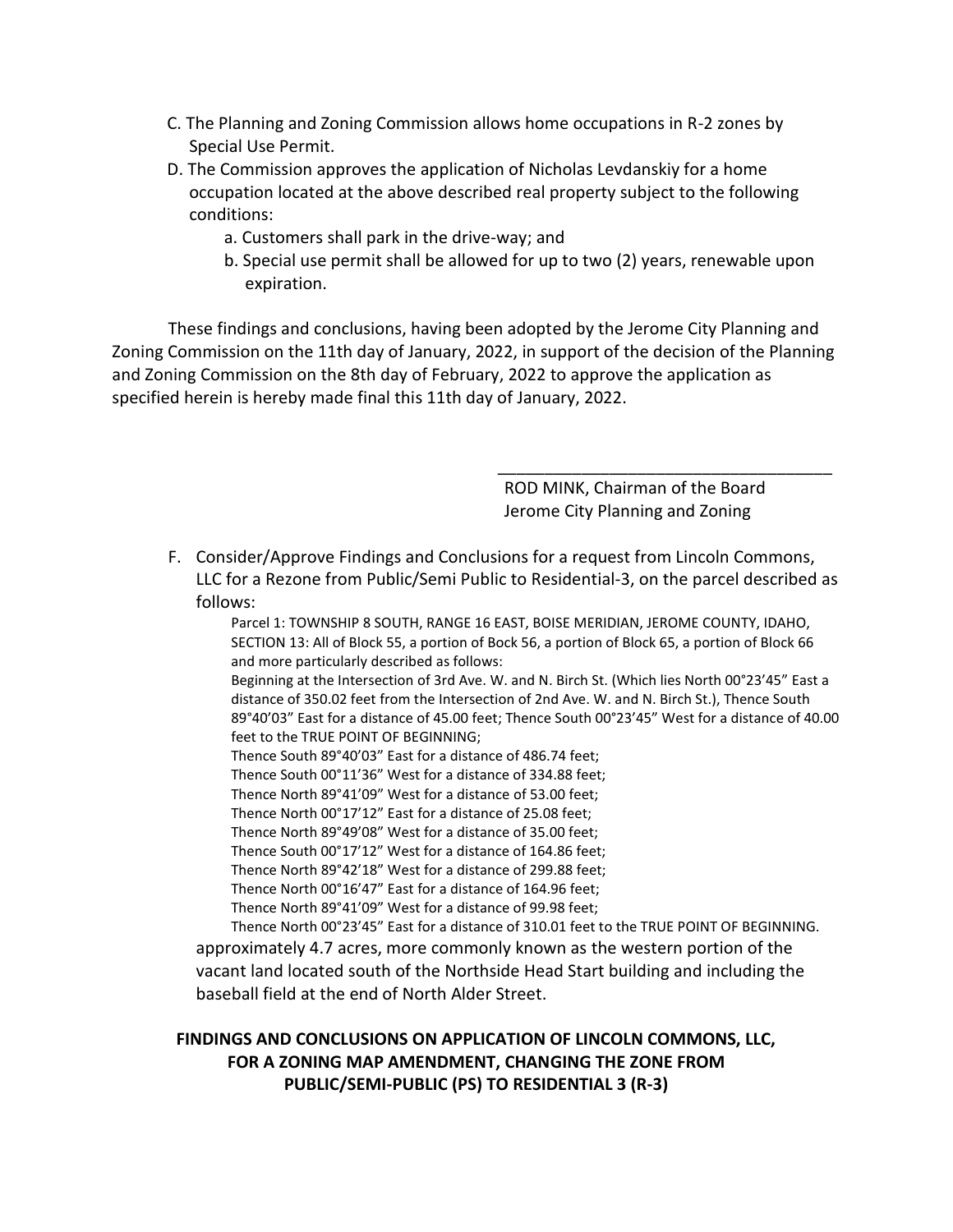A Public Hearing at the request from Lincoln Commons, LLC, for a zoning map amendment, changing the zone from Public/Semi-Public (PS) to Residential 3 (R-3) on the property described as follows:

Parcel 1: TOWNSHIP 8 SOUTH, RANGE 16 EAST, BOISE MERIDIAN, JEROME COUNTY, IDAHO, SECTION 13: All of Block 55, a portion of Bock 56, a portion of Block 65, a portion of Block 66 and more particularly described as follows:

Beginning at the Intersection of 3rd Ave. W. and N. Birch St. (Which lies North 00°23'45" East a distance of 350.02 feet from the Intersection of 2nd Ave. W. and N. Birch St.), Thence South 89°40'03" East for a distance of 45.00 feet; Thence South 00°23'45" West for a distance of 40.00 feet to the TRUE POINT OF BEGINNING;

Thence South 89°40'03" East for a distance of 486.74 feet; Thence South 00°11'36" West for a distance of 334.88 feet; Thence North 89°41'09" West for a distance of 53.00 feet; Thence North 00°17'12" East for a distance of 25.08 feet; Thence North 89°49'08" West for a distance of 35.00 feet; Thence South 00°17'12" West for a distance of 164.86 feet; Thence North 89°42'18" West for a distance of 299.88 feet; Thence North 00°16'47" East for a distance of 164.96 feet; Thence North 89°41'09" West for a distance of 99.98 feet; Thence North 00°23'45" East for a distance of 310.01 feet to the TRUE POINT OF BEGINNING.

approximately 4.7 acres, more commonly known as the western portion of the vacant land located south of the Northside Head Start building and including the baseball field at the end of North Alder Street.

(hereinafter referred to as the "Property") was held, pursuant to notice, commencing at 7:40 p.m. on Tuesday January 11, 2022, by teleconference at City Council Chambers with all members of the public, in a format allowing participants to hear the meeting, including all deliberations by commissioners and other speakers addressing the commission, whether in person or via virtual connection, and to comment if so desired, all of which was noted in the agenda. The physical meeting was held at 100 East Avenue A, Jerome, Idaho.

Staff Report: Interim City Planner, Esmeralda Chavez, gave a staff report and brief background on the application. Ms. Chavez stated this is another part of the development that was heard at the last meeting in December, 2021. The property was the site of the Central Elementary School. The school was located on the eastern portion of the parcels facing east towards North Lincoln. The track field was to the west and a baseball field was to the south. The school was demolished. The parcel is bare. The original townsite parcels have been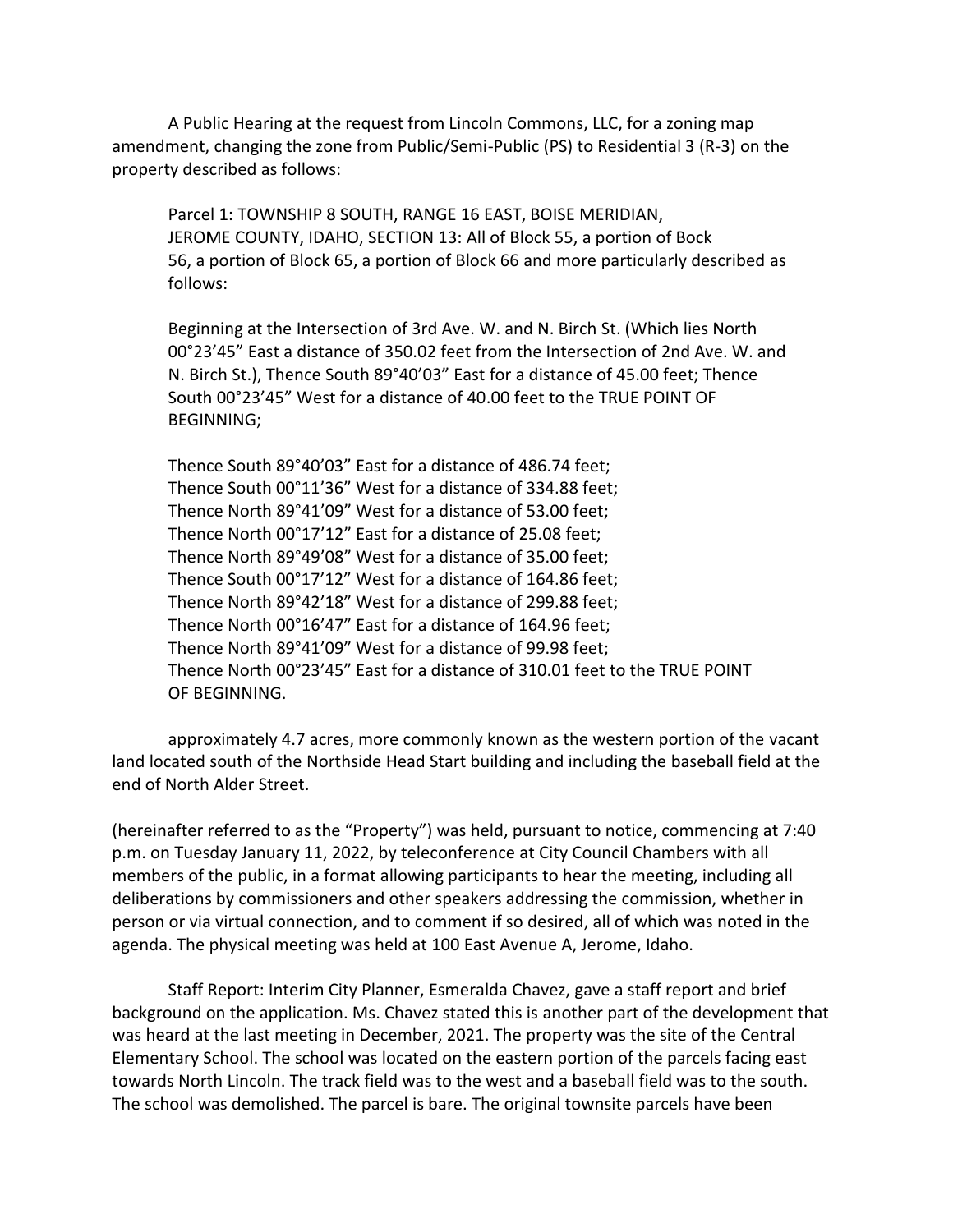combined into parcel 1 as shown on the attached Record of Survey. The applicant is requesting parcel 1 be rezoned to Residential 3 (R-3).

Regarding the surrounding area, Ms. Chavez stated to the North is Educational/ Administrative Facilities being zoned Public/Semipublic; the area to the South is Residential/ Commercial zoned Residential 2/CBD; the area to the East is the Jerome County Facilities zoned CBD; and to the West is Residential zoned Residential 3.

The Comprehensive Plan Area of City Impact Land Use Map designates the current parcels as Public. Existing land use is bare.

Regarding Title 17, Ms. Chavez stated the parcel is currently zoned Public/Semipublic (PS). The PS zone is intended to provide for public/semipublic development such as golf courses, parks, recreation facilities, greenways, schools, and public service facilities such as government offices. There is no minimum lot size however, structures must meet setback of 25' for the front and 20' for rear, side, and street side. The proposed zone for parcel 1, Residential 3 (R-3), is a more restrictive zone allowing permitted uses of single-family dwellings and duplexes. The minimum lot size for R-3 is 5,000 square feet. Setbacks for the R-3 zone are: Front- 25', Rear- 20', Interior Side- 7', and Side Street- 15'. Depending on the zone, all land use regulations as detailed in Title 17 of the JMC will apply to the property, including but not limited to setbacks, building height restrictions, sign restrictions, and use restrictions.

When considering a rezone, the Commission must determine if the application meets the following: (1) Is in accordance with the Comprehensive Plan; (2) Will create a demand for public infrastructure that is not currently available, including municipal sewer and water services; (3) Is compatible with the zoning uses in the surrounding areas; and (4) No nonconforming uses will be created.

As pertains to the City of Jerome's Comprehensive Land Use Plan, the request is in accordance with the following chapters: Chapter 1, Property Rights, there is no "taking" and the request does not require property owners to dedicate any portion of property or grant an easement. It does not appear the request would have a significant impact on the landowner's economic interest. The request appears to meet the checklist of the Attorney General; Chapter 3, Land Use, "To offer a harmonious blend of opportunities for living, working, recreation, education, shopping and cultural activities by protecting natural amenities. To provide coordinated, efficient and cost effective public facilities and utility services, carefully managing both residential and non-residential development and design and proactively reinforcing downtown Jerome's role as the urban core." It is also in accordance with Chapter 3, Objective 1, "explore the growth patterns of the city and plan and prepare for growth opportunities." The Commission must consider that if the proposed rezone is approved, it must comply with Chapter 3, Objectives 5 and 6. These objectives state that any land use decision must consider "Protecting the character of single-family neighborhoods" while at the same time, "Developing a variety of densities that support a mixed land use." The application notes a rezone will allow: the beautification of existing property and the creation of a planned community with mature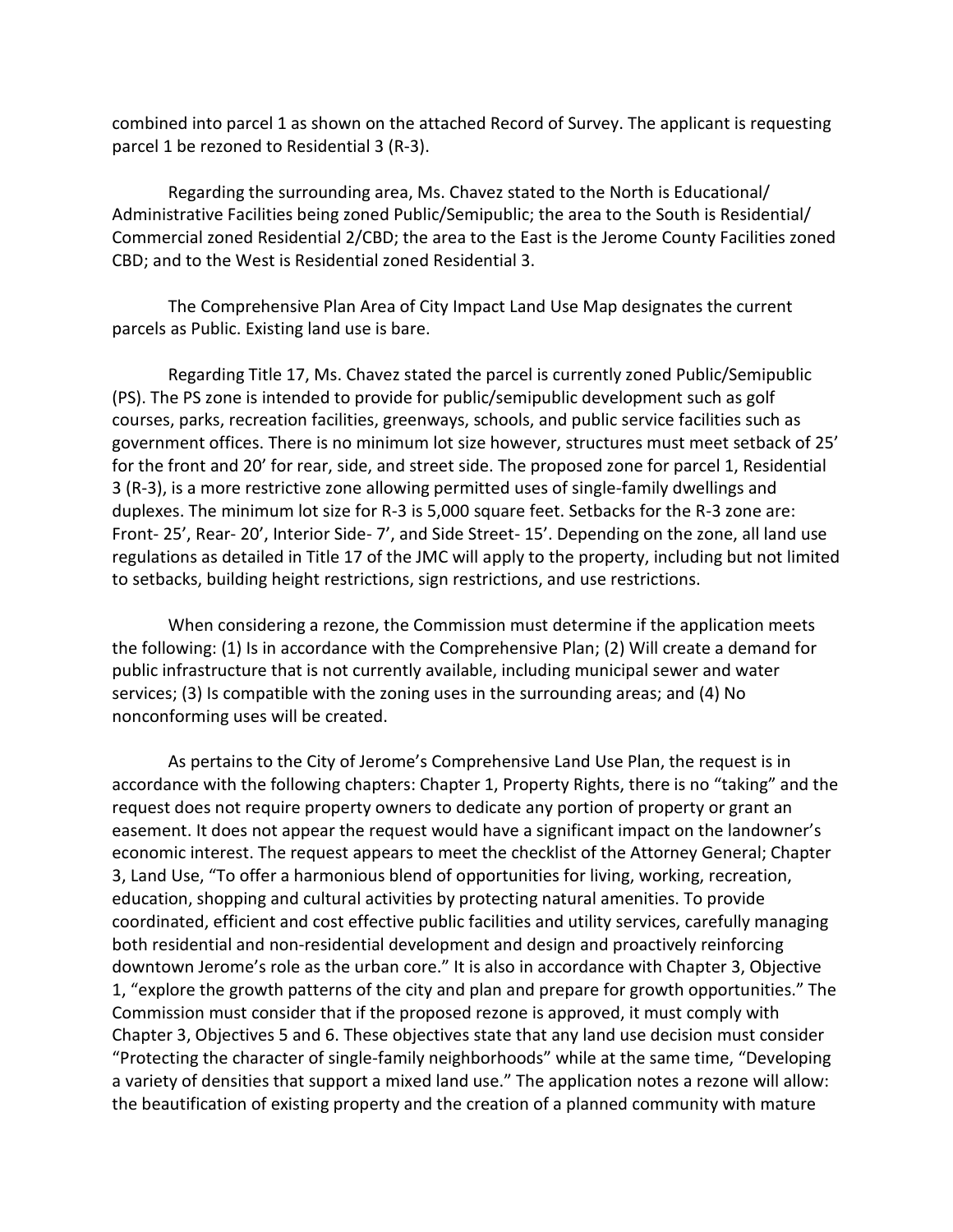landscaping, open space and community services to create vibrancy in this area; Lincoln Ave is a gateway for Jerome and this development enhances this corridor with new landscaping, sidewalks, and other infrastructure improvements; Focus community resources (both public and private) on downtown improvement; and retains families in Jerome where they can live, work and play.

The request is also in accordance with Chapter 5, "Community Design" to "Enhance and improve Jerome's visual identity and community pride while striving to maintain its visual diversity". The application states higher density and mixed-use development is encouraged near the downtown core as well as infill housing development to prevent urban sprawl.

Chapter 13, "Housing", Objective 2, "Provide for areas of different residential densities and uses". The application states the site is easily accessible from most residential neighborhoods and is close to many local amenities and businesses allowing residents to walk, bike or take public transportation to work or school and there is a noticeable lack of affordable single-family rental housing in Jerome. With the growth, there is huge demand for workforce rental housing. Many families must live in neighboring towns due to the lack of such housing.

As pertains to the demand for public infrastructure that is not currently available, including municipal sewer and water services, Ms. Chavez stated the parcel can be served by municipal water and sewer. Water is located in North Lincoln, 3rd Ave West, and North Birch St. with sewer accessible from North Alder or the alley between 3rd and 4th Ave West.

As pertains to the compatibility with the zoning uses in the surrounding areas, Ms. Chavez stated this area has residential development to the west with the Jerome School District administrative offices and Head Start to the north. There is a mix of residential and commercial properties to the south with North Lincoln Avenue to the east. The rezone of the parcel 2 to CBD buffers the transition to Residential 3 on parcel 1. It appears the proposed zone changes to Residential 3 would be compatible with the surrounding area.

As pertains to the creation of non-conforming uses, Ms. Chavez stated the parcel is currently bare. No non-conforming uses would be created by this rezone. Title 16 has no bearing on this request at this time.

Upon inquiry from Commissioner Schroeder, Ms. Chavez stated the City currently owns the property.

Applicant Testimony: Shannon Allen, 240 Eastland Drive, Twin Falls, representing Lincoln Commons, LLC, appeared and testified before the Commission. Ms. Allen testified, she is here to request a rezone for the property to Residential 3. Upon inquiry from Commissioner Reed, Chairman Mink stated there is a higher density for R-3 zone instead of the R-2 zone. The proposed plan is to have 31 units which would be allowed with the R-3 zone where they would only be allowed one single family home or one duplex. Chairman Mink went over the previous PUD and rezone with the commission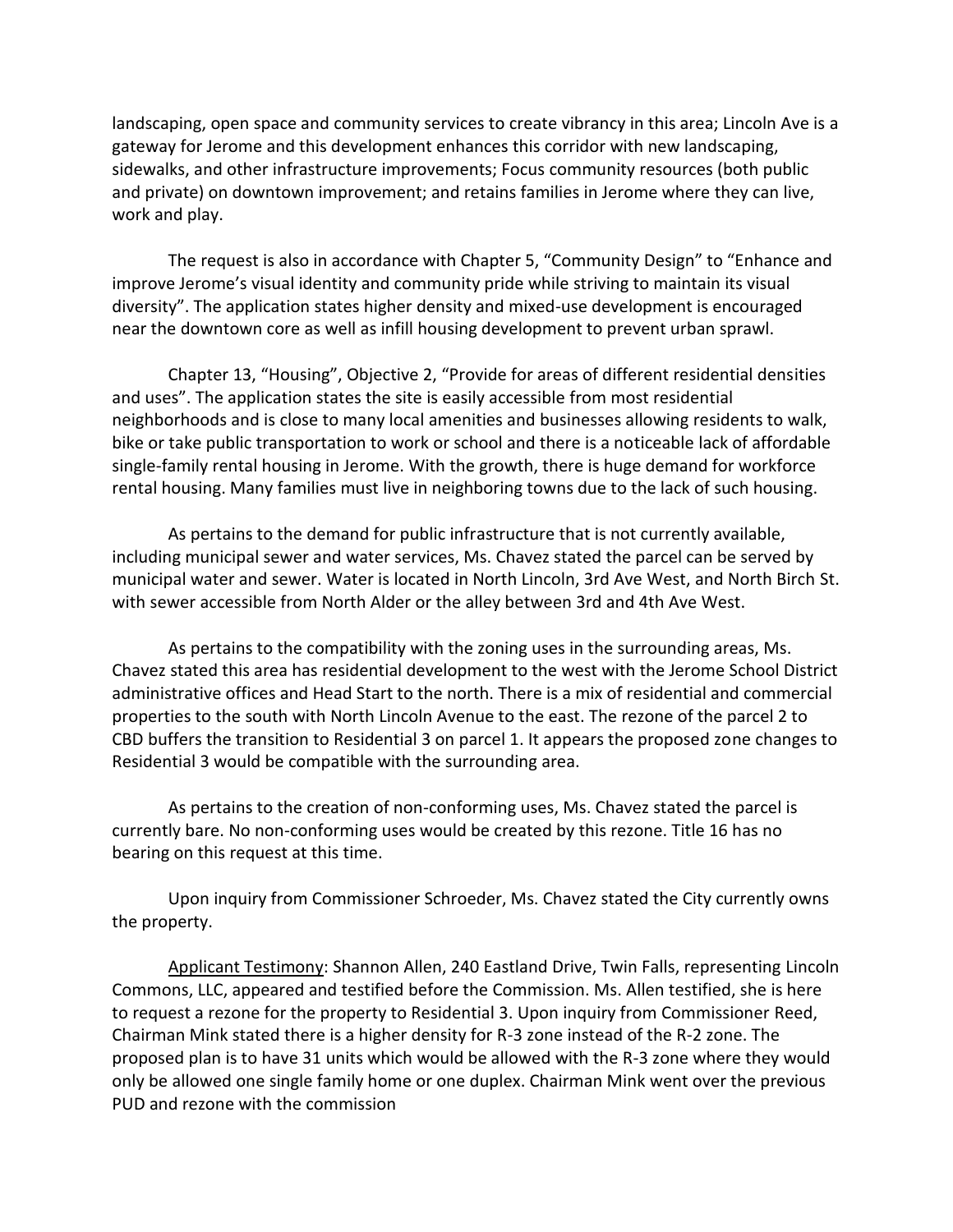Testimony in Favor: None.

Testimony in Neutral: None.

Testimony in Opposition: None.

There being no further testimony in favor, neutral, or opposition, Chairman Mink closed the Public Hearing at 7:51 p.m.

The Jerome City Planning and Zoning Commission having heard the testimony presented, and having reviewed the application, Ms. Chavez's report, and the other documents and material in the file, enters its findings and conclusions as follows:

# **I. Findings**

- A. The Property in question is currently zoned Public/Semi-Public (PS).
- B. The Application seeks to amend the Property to be zoned Residential 3 (R-3).
- C. The Property in question has residential development to the west with the Jerome School District administrative offices and Head Start to the north. There is a mix of residential and commercial properties to the south with North Lincoln Avenue to the east.
- D. Rezoning PS to R-3 would be compatible with the surrounding area.
- E. The proposed use of the parcel will not create any non-conforming uses.
- F. The Comprehensive Plan of the City of Jerome promotes providing areas of different residential densities and the development of various types to meet the needs of the citizens of the City of Jerome.

# **II. Conclusions**

- A. Taken as a whole, the application complies with the Comprehensive Plan of the City of Jerome and will not adversely affect the character of area where the property is located.
- B. The Commission recommends to the Jerome City Council that the application of the Lincoln Commons, LLC, for the Property described above, from Public/Semi- Public (PS) to Residential 3 (R-3) be approved.

These findings and conclusions, having been adopted by the Jerome City Planning and Zoning Commission on the 11th day of January, 2022, in support of the decision of the Planning and Zoning Commission on the 8<sup>th</sup> day of February, 2022 to recommend approval of the application to the Jerome City Council, the decision to recommend the approval of the application is hereby made final this 11th day of January, 2022.

\_\_\_\_\_\_\_\_\_\_\_\_\_\_\_\_\_\_\_\_\_\_\_\_\_\_\_\_\_\_\_\_\_\_\_\_